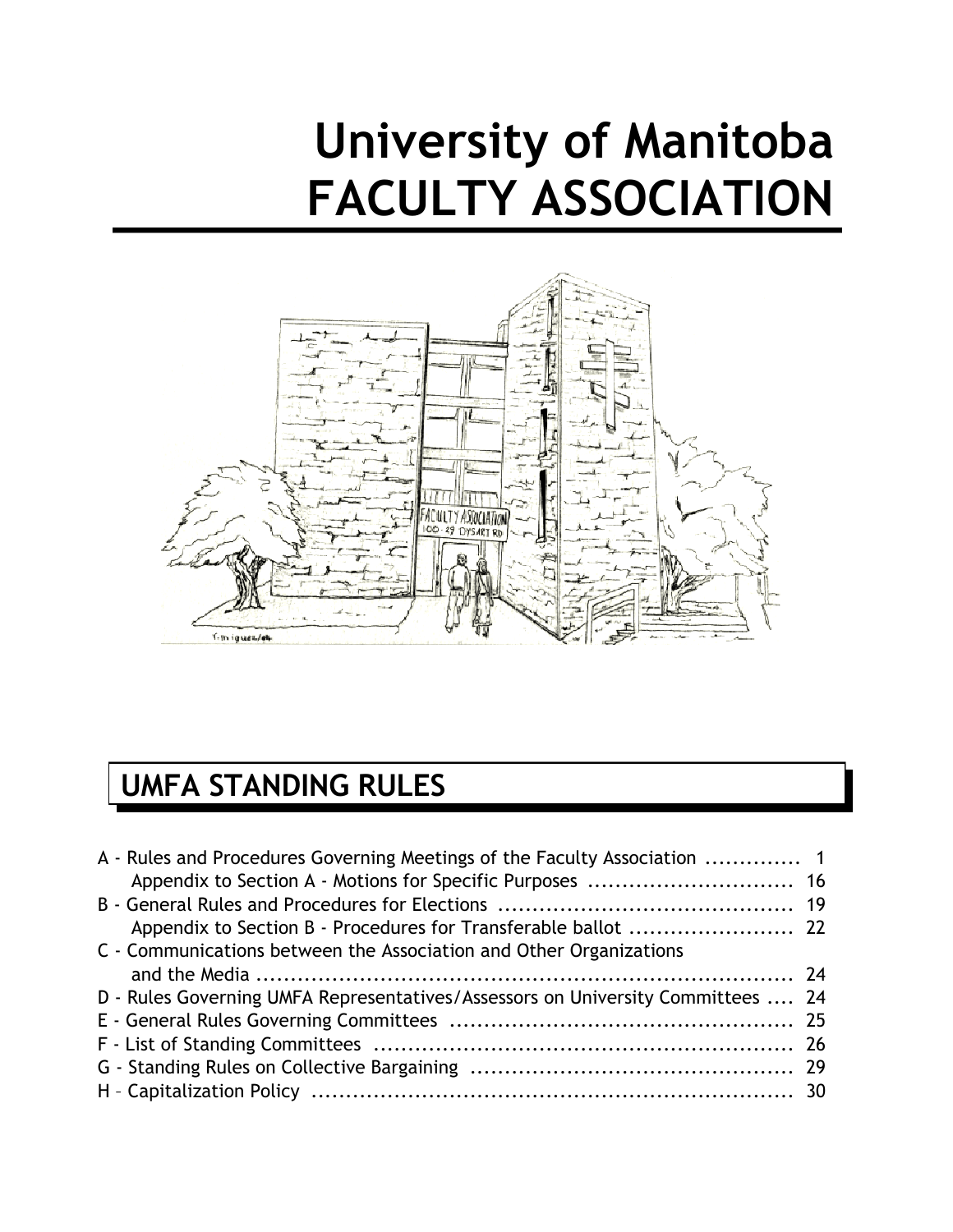# **A. RULES AND PROCEDURES GOVERNING MEETINGS OF THE FACULTY ASSOCIATION**

#### 1. Preface

The following "Rules and Procedures Governing Meetings of the Association" are based on a number of fundamental principles, including the following:

- a) The right of the majority to decide.
- b) The right of a minority to be heard, it being agreed that this right requires not only special protection but also practical limitations.
- c) The right of absentees to be protected from significant deviation from agreed procedures and announced proceedings.
- d) The right of interested parties to be informed.

Many years of practice in democratic institutions have demonstrated the usefulness of such rules and procedures in maintaining these principles and providing for efficiency of debate and decision.

It should always be remembered, however, that the rules are a means, not an end; and the Chairman, with the support of the members, should not permit them to be used to create a nuisance or unnecessarily delay proceedings.

Substantive motions should be handled with considerable formality, but whenever possible the Chairman should try to deal with procedures by general agreement.

Appendix A is part of these Rules and Procedures.

2. Definition of "publish"

Unless otherwise limited by the context, "publish", as used herein means:

- 2.1 Dispatch by mail or messenger in sufficient time to be received, in the normal course of events, not later than the time specified in the rule, by
	- a) all members of the relevant body, and

UMFA Standing Rules August 2021 **Page 1** of 31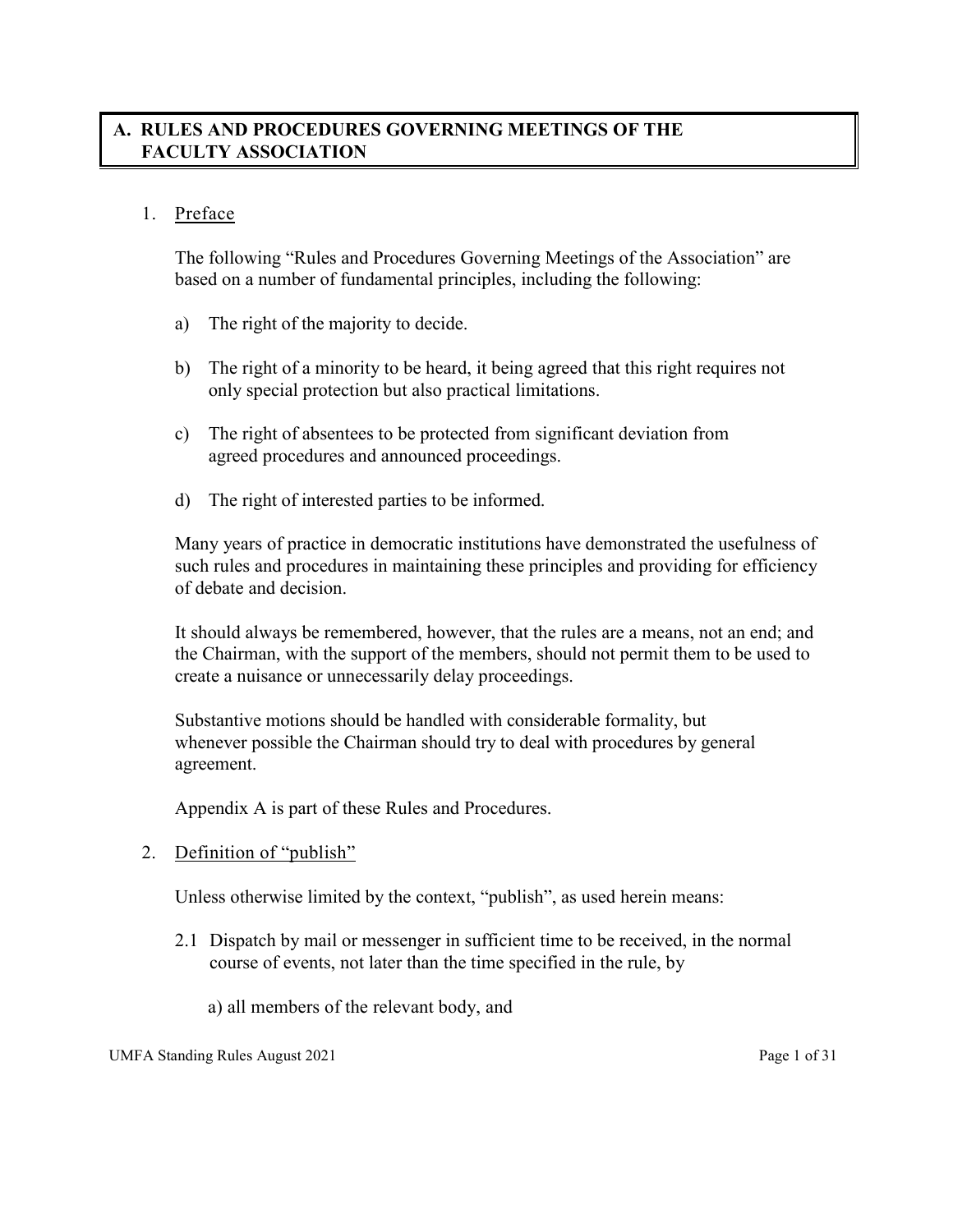- b) such other interested parties and news media as may be specified from time to time by the Board or Executive Council.
- 3. Meetings and Notices

#### 3.1 General meetings

Rules and procedures governing general meetings of the Association are prescribed by the Constitution, Sections 3.2, 3.3, 3.3.1, and 3.3.2 and are not subject to suspension.

#### 3.2 Meetings of the Board

- 3.2.1 Rules and procedures governing meetings of the Board are prescribed by the Constitution, Sections 4.5, 4.5.1, and 4.5.2, and are not subject to suspension.
- 3.2.2 Regular Meetings shall be held in accordance with schedules published by the Executive Council at the beginning of each term and the beginning of the summer session.

#### 3.2.3 Alternates

 A Representative who is unable to attend a meeting may ask another constituent to act as his/her delegate for that meeting. The Executive Director must be notified of the name of the delegate before the meeting.

#### 3.3 Meetings of the Executive Council

- 3.3.1 Regular Meetings shall be held in accordance with schedules published by the Executive Council at the beginning of each term and the beginning of the summer session.
- 3.3.2 Special Meetings of the Executive Council may be called by the President on his/her own motion or on petition of five or more members of the Executive Council, provided that notice thereof, including the agenda, shall be given not less than 24 hours in advance of such meetings.
- 3.3.3 Minutes of all meetings of the Executive Council shall be distributed to the members thereof as soon as possible after each meeting.
- 3.3.4 The Executive Council shall report to the Board at each regular meeting thereof.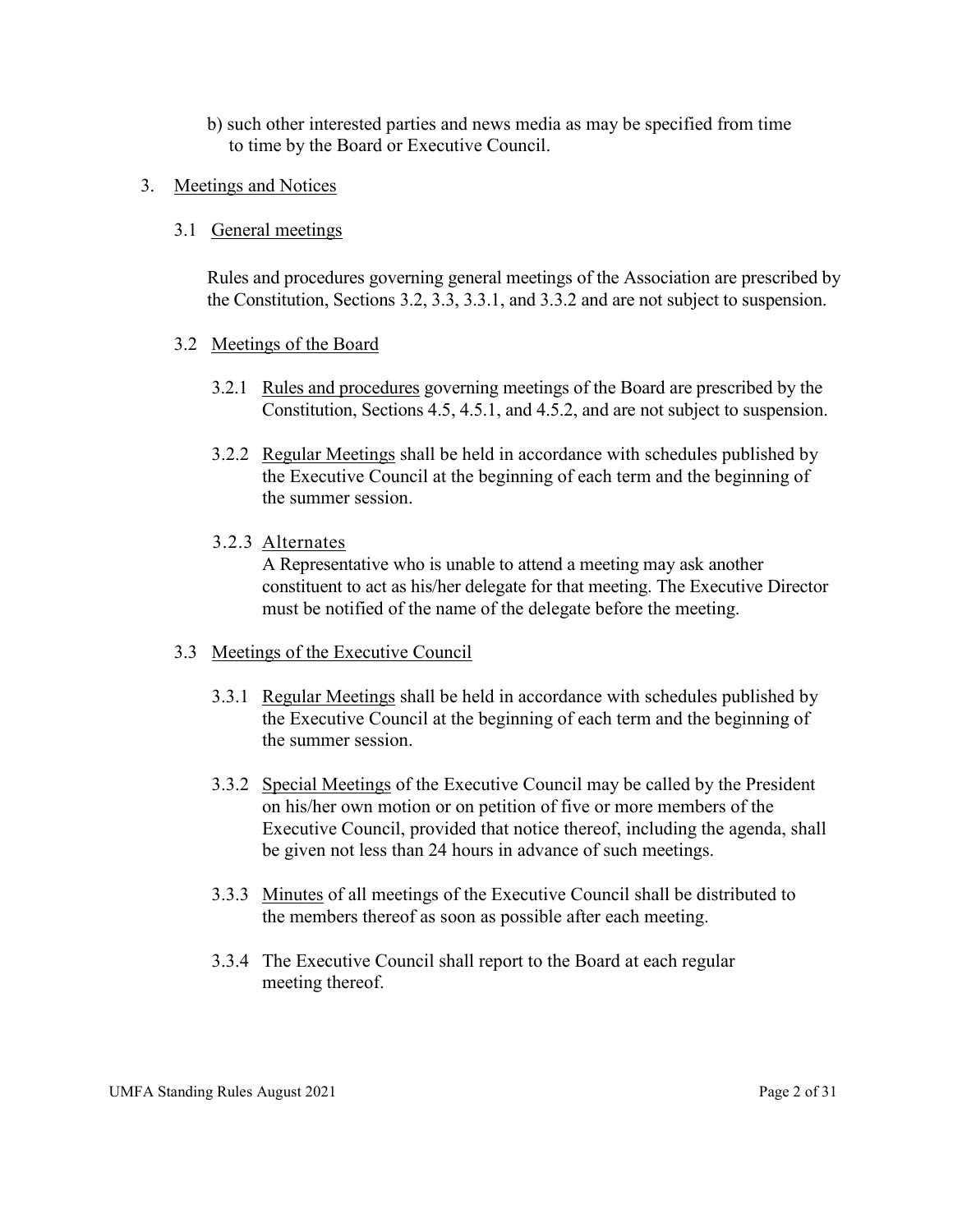3.3.5 Notices of Meetings

The published schedule shall be considered as formal notice of regular meetings.

3.4 Constituency Meetings

Board Representatives shall normally call a meeting of their constituency at least once a term.

- 4. Agendas
	- 4.1 General Meetings and Board Meetings
		- 4.1.1 Meetings of the Board of Representatives The agenda of each meeting of the Board shall be determined by the Executive Council and published at least five days in advance of each meeting, together, normally with all relevant documents.
		- 4.1.2 Special General Meetings

The agenda of special general meetings shall be determined by the President and shall normally be discussed by the Board. The agenda shall normally be published with the notice of meeting together with relevant documents.

4.1.3 Matters of Urgency

Matters of business arising after the publication of the agenda of a given meeting may not be brought before that meeting unless in the opinion of the Chairman they are of sufficient urgency and importance to require one of the following special procedures:

- a) If time permits, a special notice of the matter shall be published.
- b) If time does not permit a special notice, then, notwithstanding Rule 7, at any time before the meeting has reached the agenda item "Adoption of Minutes of the Previous Meeting(s)", the consent of at least twothirds of the members present and voting.

#### 4.2 Executive Council Meetings

4.2.1 Regular Meetings

Copies of the agenda shall normally be published at least 24 hours before each regular meeting, together with all relevant documents.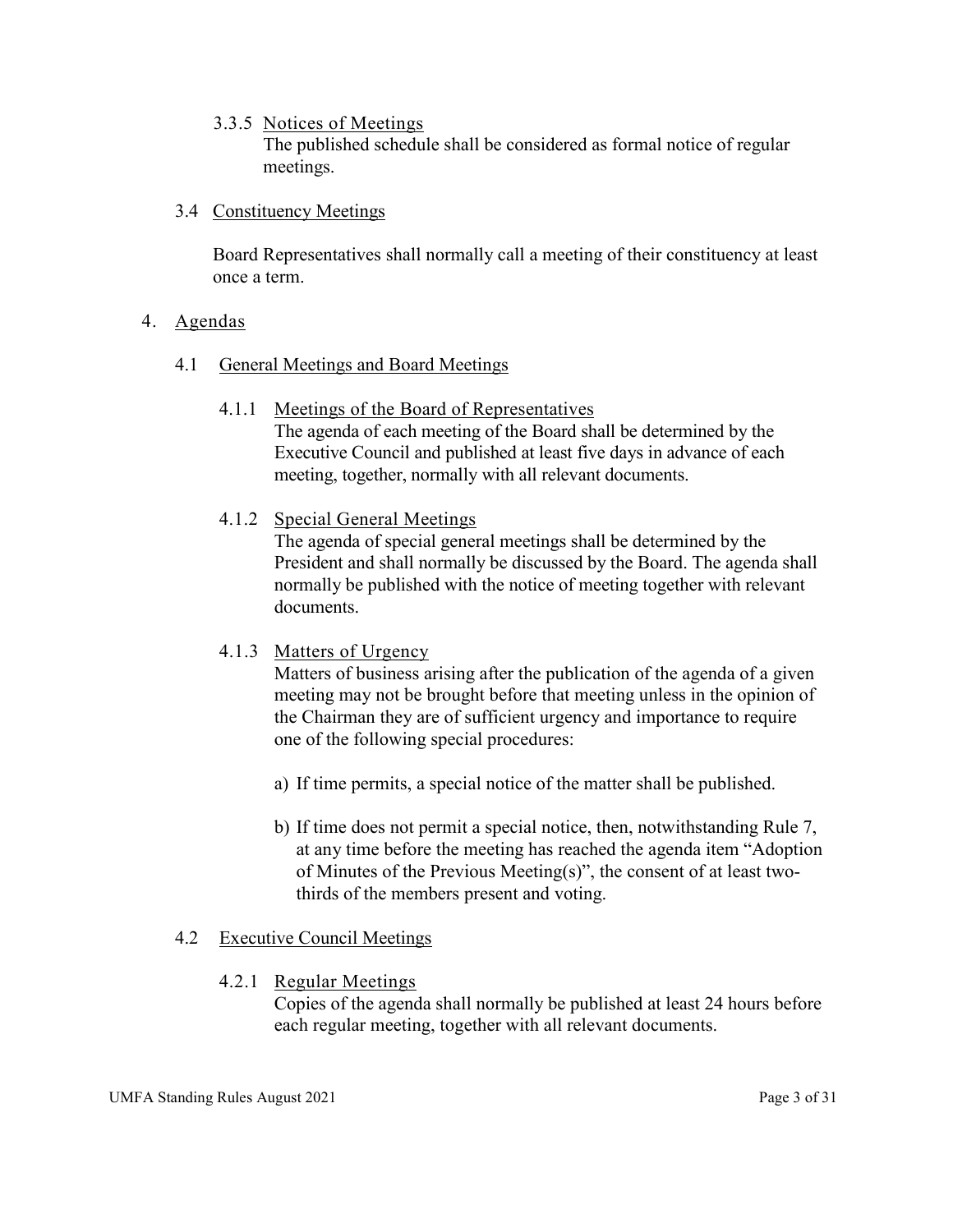#### 4.2.2 Special Meetings

Agendas for special meetings shall be part of the notice thereof.

#### 5. Openness

#### 5.1 General Meetings

Rules and procedures governing openness of general meetings of the Association are prescribed by the Constitution, Sections 3.4.1 and 3.4.2 and are not subject to suspension.

#### 5.2 Board Meetings

Rules and procedures governing openness of meetings of the Board are prescribed in the Constitution, Section 4.5.4.1 and 4.5.4.2 and are not subject to suspension.

#### 5.3 Executive Council Meetings

The following rules shall apply:

- 5.3.1 Members of the Association shall have the right to attend Executive Council meetings and present their views.
- 5.3.2 Notwithstanding 5.3.1, on a two-thirds vote of Executive members present, the Executive Council may move into closed session to discuss specific items.
- 5.3.3 The Council has the right to permit and/or to invite non-members to attend any or all of its meetings and may delegate to its Chair such powers of permission and/or invitation.

#### 6. Quorum

#### 6.1 General Meetings

Rules governing size of quorum for general meetings of the Association are prescribed in the Constitution, Section 3.5, and are not subject to suspension.

6.1.1 If a quorum is not present when twenty minutes have elapsed since the scheduled time of the meeting, the names of those present shall be recorded and the meeting of the Association stand adjourned until a time to be fixed by the Executive Council.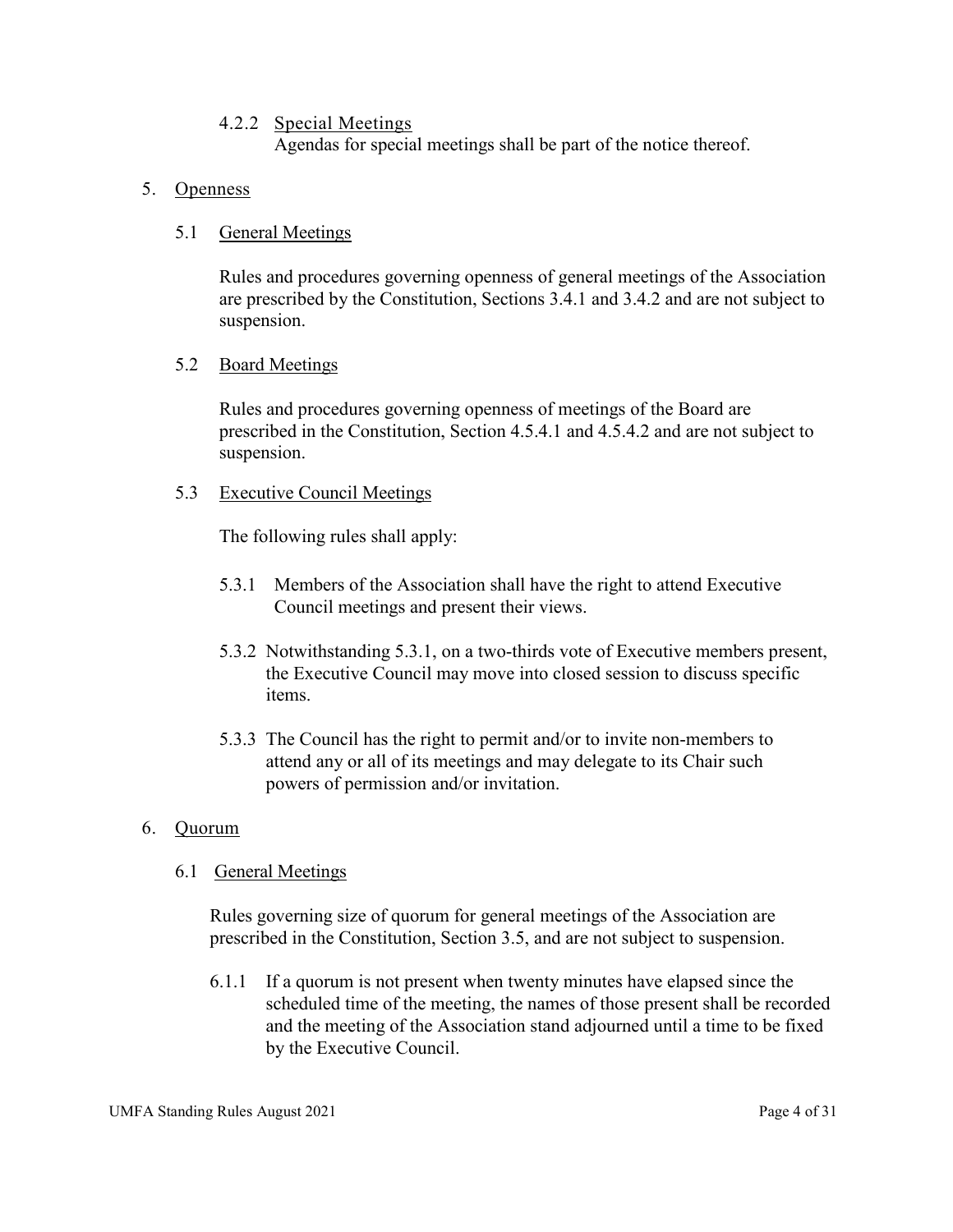6.1.2 After a meeting of the Association has been properly called to order, the meeting shall be deemed to be properly constituted until such a time as a member of the Association other than the Chair calls attention to the loss of a quorum or until the meeting has adjourned.

#### 6.2 Board Meetings

Rules governing size of quorum for meetings of the Board are prescribed in the Constitution, Section 4.5.3, and are not subject to suspension.

#### 6.3 Executive Council

A quorum shall be a majority of the voting members thereof.

#### 7. Order of Business of Board Meetings and General Meetings

The order of business at general meetings of the Association and at regular meetings of the Board shall normally be as follows and may be changed if authorized by the Executive Council in the publication of the agenda or by unanimous consent of those present at the time a change is proposed, provided that such change does not affect the rights of members who are not present.

#### 7.1 Order of Business

- (1) Minutes
- (2) Business Arising from Minutes
- (3) Correspondence
- (4) Announcements
- (5) Questions
- (6) Report of the Executive Council/Board
- (7) Report of Other Committees
- (8) Additional Business Including Items of New Business
	- (a) Motions of which notice was given at a previous meeting and which were not dealt with under 7.1(2).
	- (b) Matters submitted to the Executive Council after the previous meeting but not in sufficient time to be included on the agenda.
	- (c) Notice of motions to be presented at a later meeting.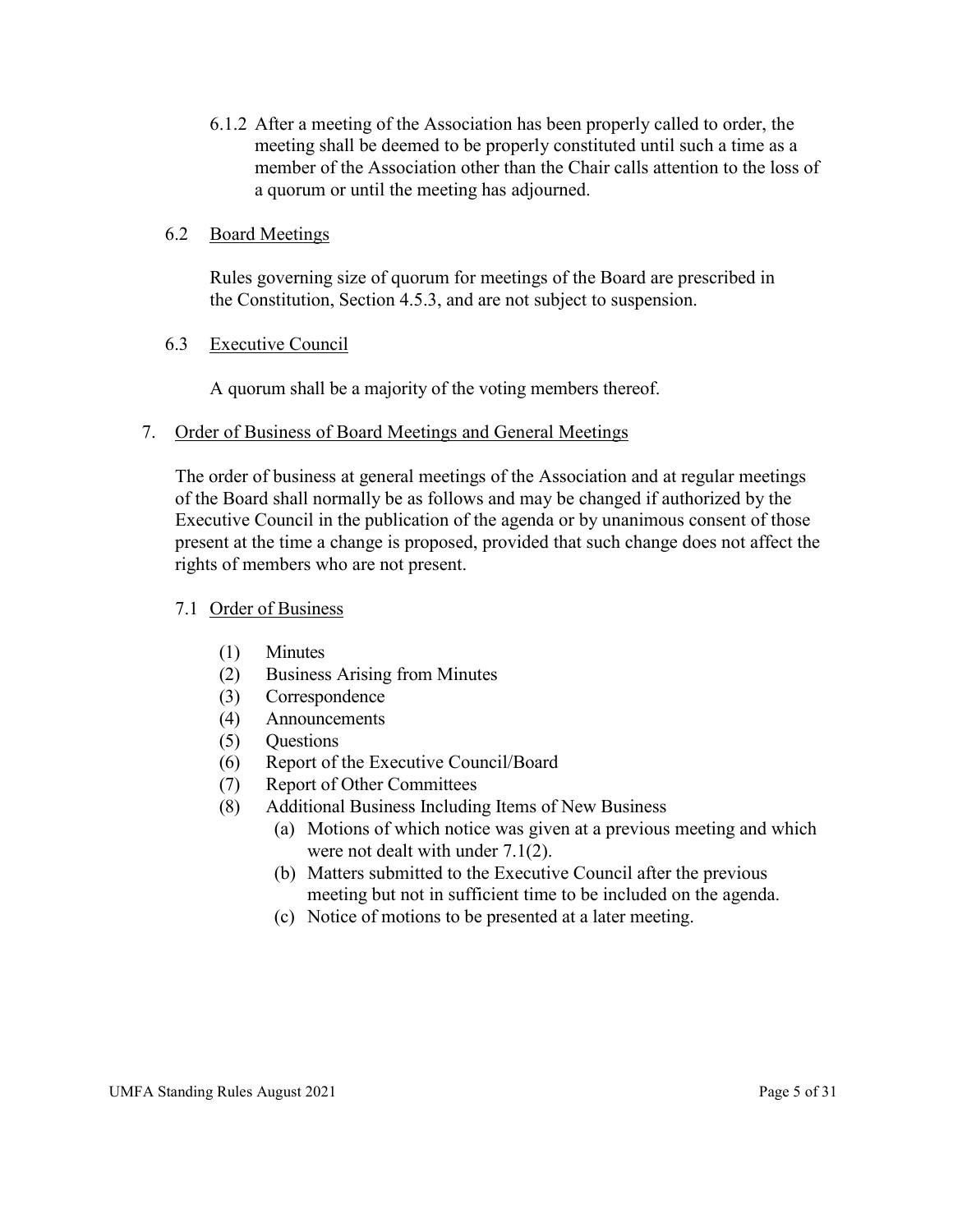#### 7.2 Consent Agenda

A consent agenda may be presented by the president at the beginning of a meeting. Items may be removed from the consent agenda on the request of any one member. Items not removed may be adopted by general consent without debate. Removed items may be taken up either immediately after the consent agenda or placed later on the agenda at the discretion of the board.

NB - Section 10.1 provides that Standing Rules may be amended by the Board of Representatives.

#### 8. Duration of Meetings and Debate at Board and General Meetings

8.1 After 2  $\frac{1}{2}$  hours have elapsed the meeting shall be adjourned unless at least twothirds of the members present and voting decide otherwise.

#### 8.2 Duration of Debate

No more than forty-five minutes of any one meeting shall be devoted to discussion of any one agenda item unless at least two-thirds of the members present and voting adopt a resolution to extend the debate.

#### 9. Introduction of Business

Business may be put before the meeting by the Chair referring to an item on the agenda or calling upon a member for a report or motion.

- 9.1 A member who wishes to be recognized shall raise his/her hand or rise in his/her place, and, if necessary, call Mr./Madam Chair.
- 9.2 Except as set forth in 9.3, a member may not proceed to address the meeting until he/she has been recognized. (The naming of members is particularly important for the tape recording.)
- 9.3 In the following cases, members may speak without first being recognized by the Chair:
	- a) Questions of Order, Privilege or Appeal
	- b) Parliamentary Inquiries
	- c) Objection to Consideration of a Motion
	- d) Motion to Reconsider
	- e) Request for Count of Votes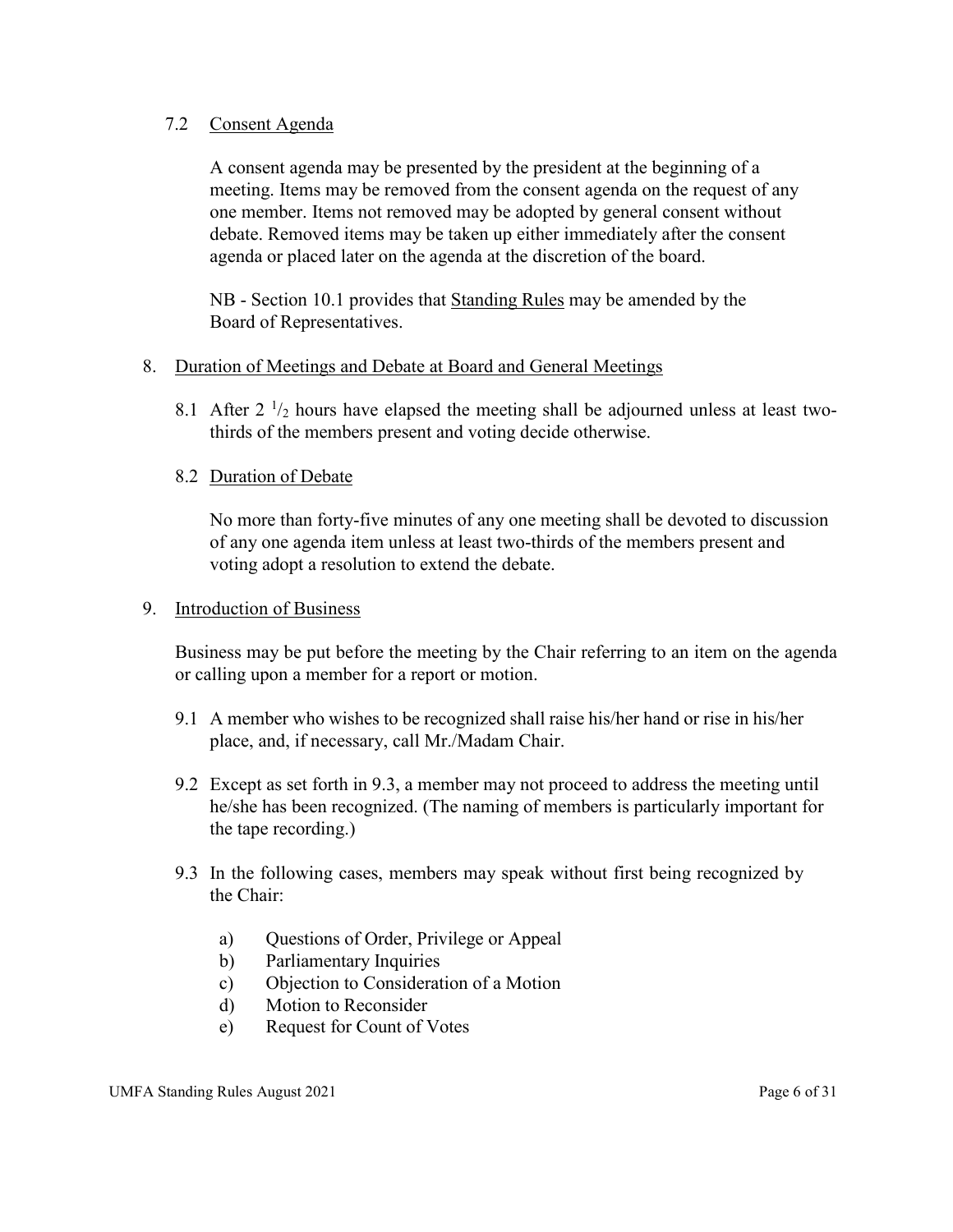#### 10. Reports of Committees

#### 10.1 Procedures for Handling Report

- a) Unless otherwise specifically indicated in its terms of reference, each committee of the Board shall, in the first instance, submit its report to the Executive Council.
- b) All reports shall be submitted in writing, and, at the will of either the committee concerned or the Executive Council, it may be supported by the presence of one or more members of the Committee.
- c) Should the Executive Council not approve of some or all of the report, it shall seek informal approval of the reporting committee for making alterations, which if approved, shall be incorporated in the report.
- d) If the informally proposed changes are not agreeable to the committee, then the Executive Council shall have the right to refer the report formally to the reporting committee for reconsideration.
- e) This process of reconsideration may be repeated but at any time after one such reconsideration the reporting committee shall have the right to submit its report directly to the Board (at which time the Executive Council or members thereof have the right to propose amendments and/or recommittal).
- f) Committee reports and recommendations shall be submitted to the Board by the Chair of the reporting committee (or his/her deputy) and shall not require seconding.
- g) Oral Reports

The reporting member of a committee may supplement a written report by an oral statement, provided that no substantive motions may be made at the meeting with respect to the oral portion. Procedural motions and notices of motions shall, however, be in order.

#### 10.2 Form of Committee Reports to the Board

Normally reports shall be in the following form:

a) Preamble may include such items as the number and nature of meetings held and the terms of reference of the committee.

Reports of Ad Hoc Committees shall indicate their terms of reference.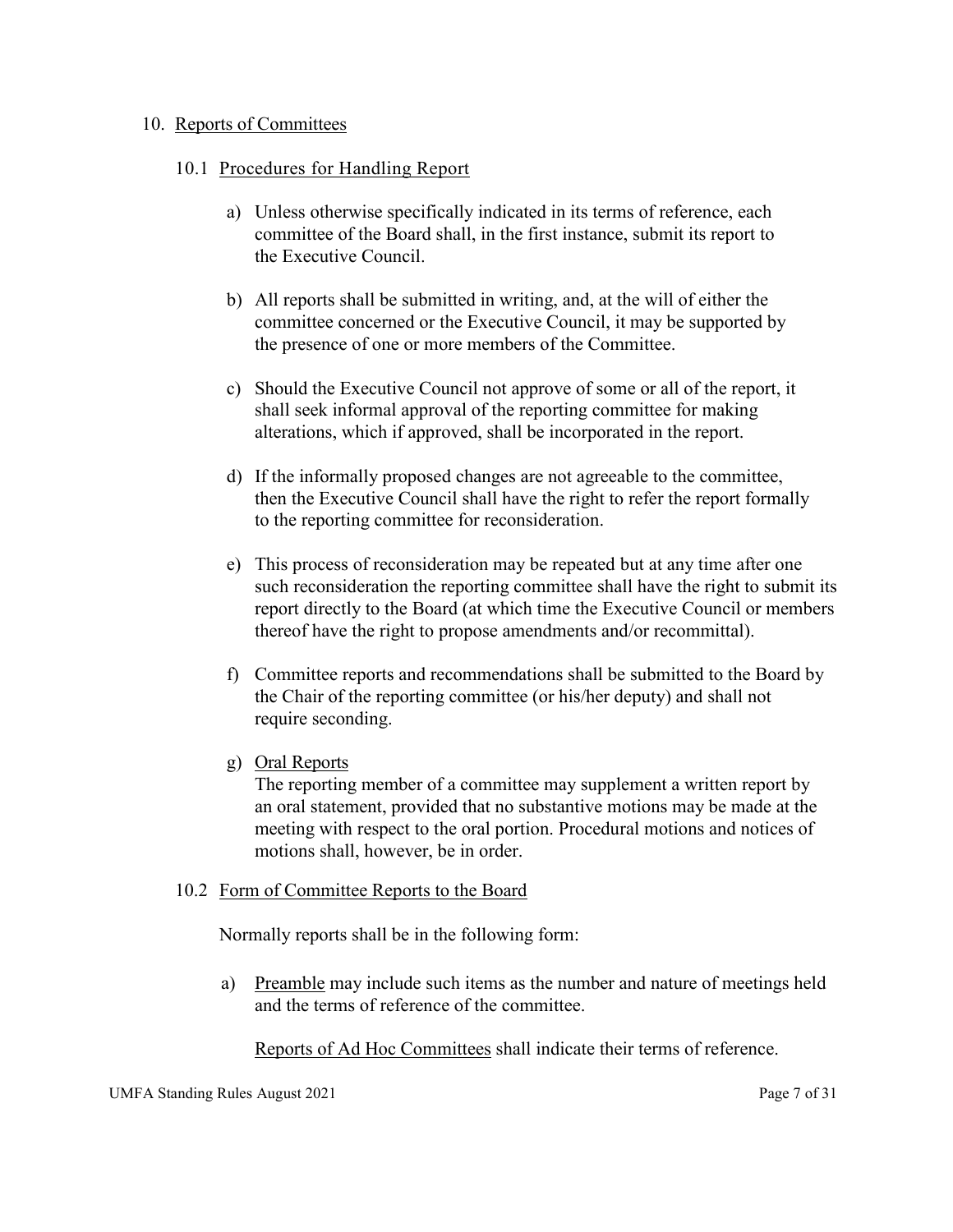- b) Observations may include answers to questions, reports on procedures, statements about progress of business not yet ready for resolution, and where applicable, tests performed and analysis of data. Statistics and other supporting material, if any, may be provided in appendices.
- c) Recommendations specific motions for action These may be accompanied by explanatory observations, but the motions should stand out prominently. It is most important that recommendations, if any, be stated as clearly, precisely and obviously as possible.
- d) Signature

The reports must be signed by the Chair. In the case of ad hoc committees, the names of the other members should also appear at the end of the report.

#### 11. Reports from Committees Not Established by UMFA

- a) Reports from committees not established by UMFA shall be submitted to the Executive Council in the same way as are other reports.
- b) The Executive Council shall decide on an ad hoc basis how each report should be presented the Board.
- c) Whenever possible the Chair of the committee or his/her delegate shall present the report of his/her committee.

#### 12. Motions

- 12.1 Normally, all motions presented to the Board and general meeting concerning substantive matters shall be published with the agenda.
- 12.2 The Chair may order that amendments to such motions be submitted in writing.
- 12.3 Seconding
	- 12.3.1 Recommendations of committee and other motion published with the agenda need not necessarily be "seconded" unless there is a reasonable doubt that no more than one member supports them.
	- 12.3.2 All other motions require seconding except the following:
		- a) request for permission to withdraw a motion
		- b) points of order, privilege or parliamentary inquiry
		- c) objections to consideration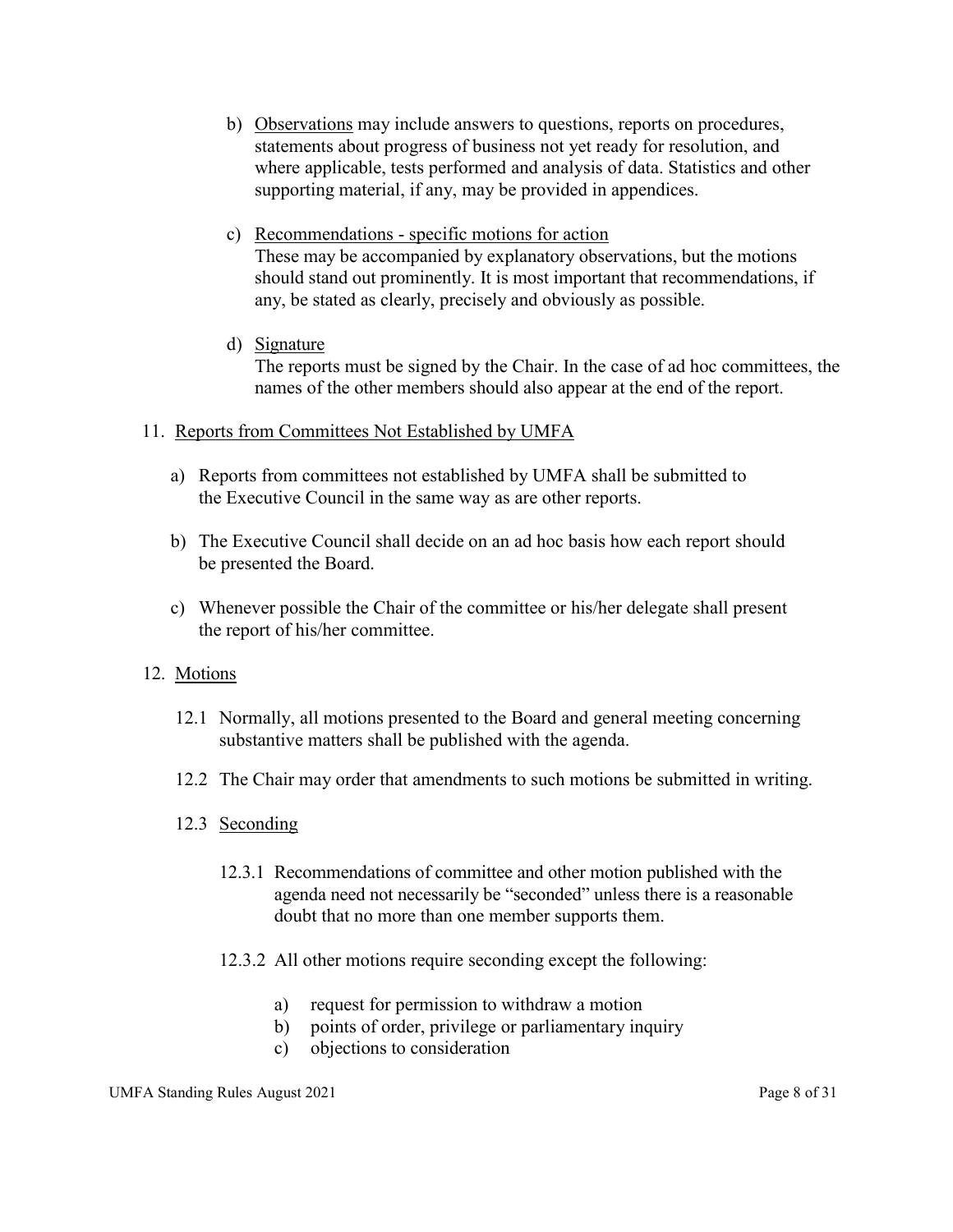12.3.3 It is not necessary that a seconder be "recognized" either at the meeting or in the minutes.

#### 12.4 Order of Precedence of Motions

When any one of the following motions is immediately pending, those listed above it are in order, and those below are out of order:

- Fixture of time of the next meeting
- To adjourn or recess
- Ouestion of Privilege
- Point of Order or Parliamentary Inquiry
- Appeal
- Suspend Rules
- Withdraw (or Review) a Motion
- Call for Count of Vote or Motion to Ballot
- Objection to Consideration
- Postpone to Certain Day
- Refer
- Amend
- Postpone indefinitely
- Main Motion (Reconsider and Rescind)

#### 13. Amendments

A motion may be amended by adding, deleting, or substituting specific words, phrases, or paragraphs, even to the extent of substituting an entirely different motion provided it relates to the subject matter of the original motion.

13.1 Motions may be amended without formal motion, provided that no member objects; otherwise a formal motion, duly seconded, is necessary.

#### 13.2 Amending an Amendment

Motions to amend an amendment are allowed, but may not themselves be amended.

#### 13.3 Successive Amendments

An amendment to a main motion must be disposed of before further discussion or voting is permitted on the main motion to which it relates. This also applies to amendments to amendments.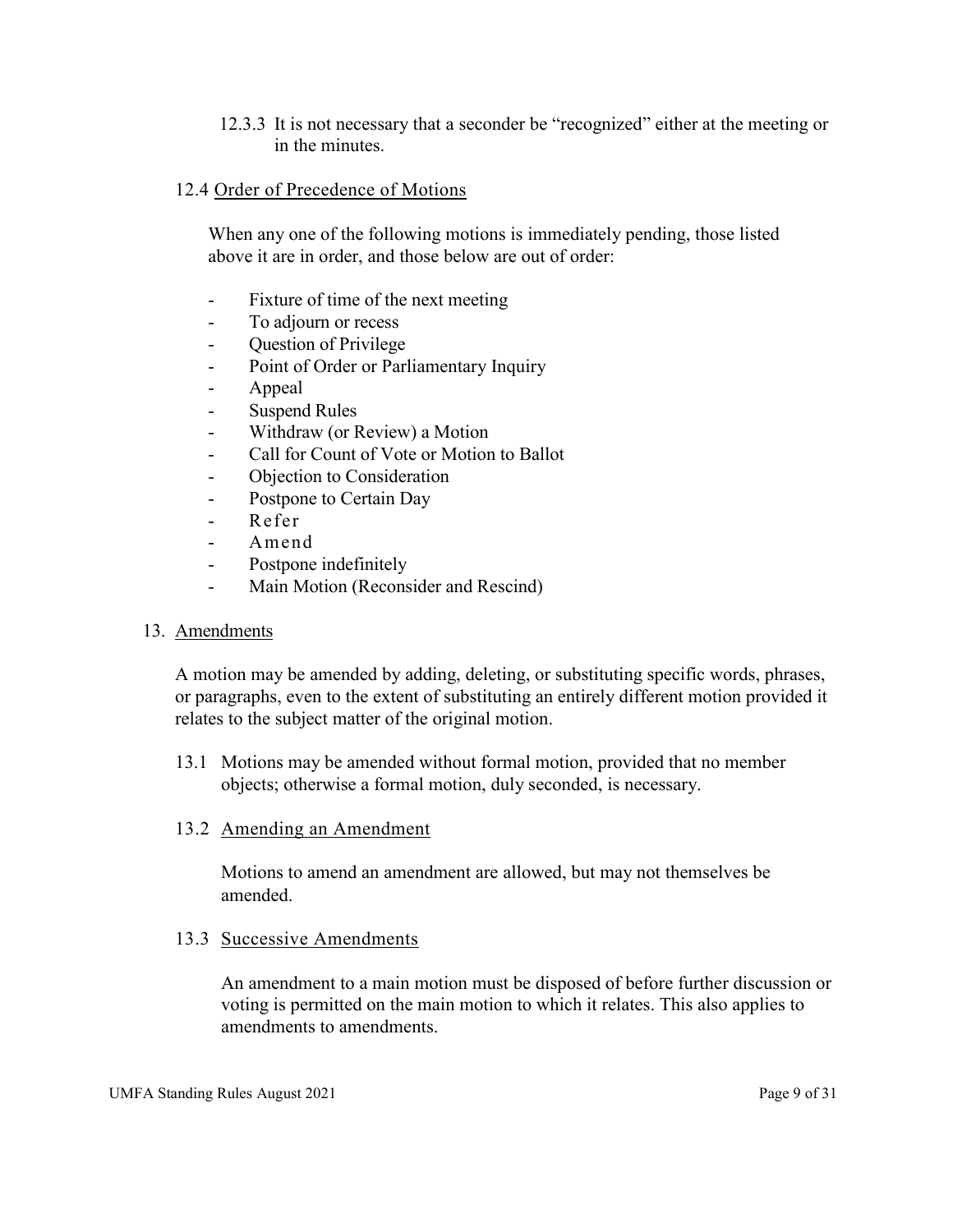13.3.1 After amendments have been disposed of, the main motion may be further amended any number of times, so long as each successive amendment is different from those already considered.

#### 13.4 Relationship of an Amendment to a Main Motion

If, after an amendment to a main motion or to a amendment has been passed, the main motion or amendment to which it relates is defeated, then all related amendments are likewise taken to have been defeated.

- 13.5 Motions which may not be amended
	- adjourn
	- amend an amendment
	- appeal a ruling by the chair
	- close nominations
	- close debate
	- objection to consideration
	- reconsider
	- suspend the rules
	- ask leave to withdraw a motion
	- postpone indefinitely
- 13.6 Any proposed amendment which would merely have the effect of negating the motion - i.e. if the same effect could be achieved by defeating the motion - is out of order.
- 13.7 An amendment may not introduce an independent question, but an amendment can be hostile to, or even defeat, the spirit of the original motion and still be germane.

#### 13.8 Amendment Proposing to Substitute Another Motion

When a motion is made to amend by substituting another motion, the procedure shall be as follows:

- a) The original motion is opened for debate and amendment.
- b) The proposed substitute motion is opened for debate and amendment.
- c) When both motions have been perfected they are read, the original motion first.
- d) The question is put whether the substitution should take place.
- e) If the motion to substitute is adopted, there can be no further amendments but further debate is permissible. The question on the substitute motion is put.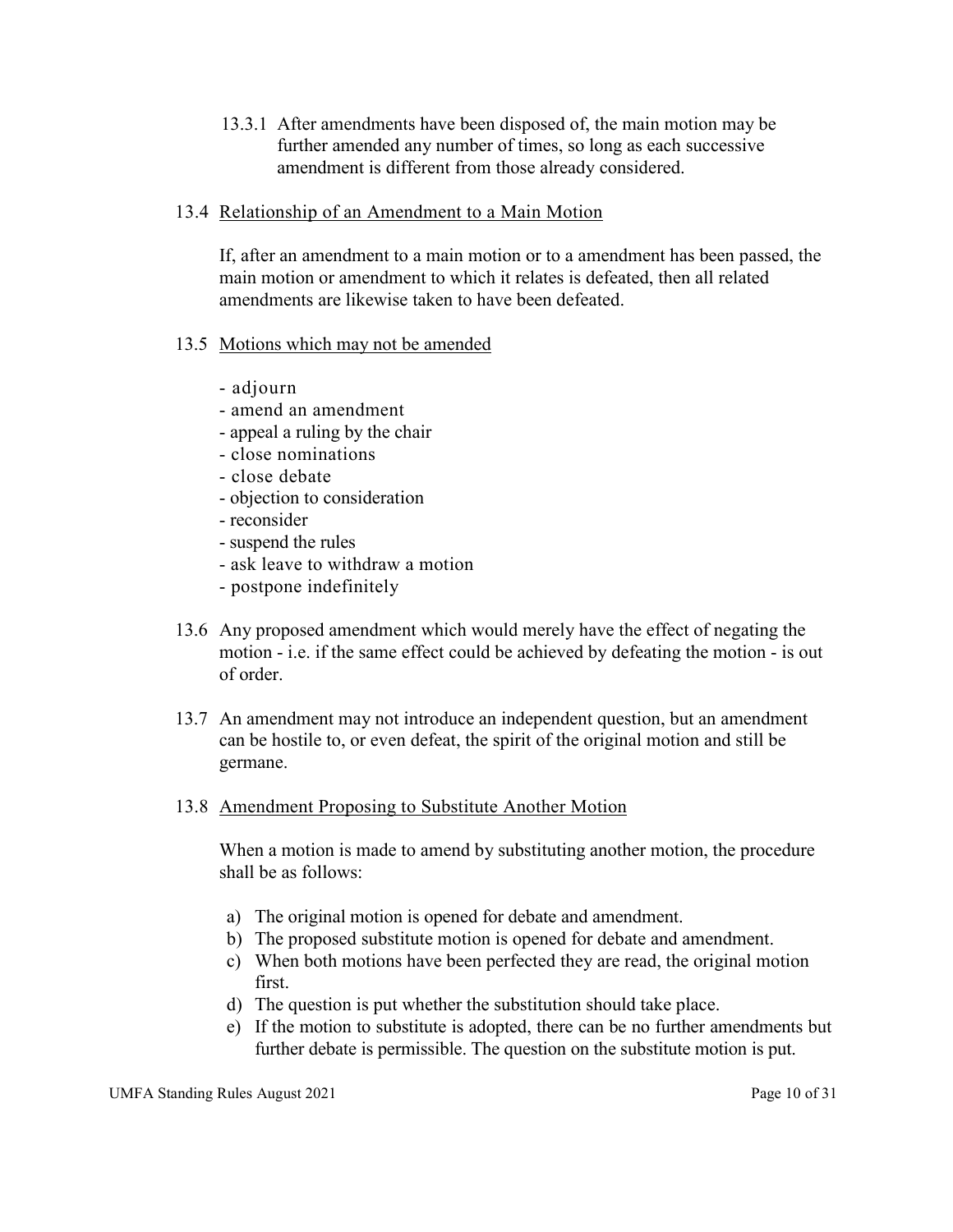f) If the motion to substitute is lost, debate continues on the original motion, as amended. There can be further amendments.

#### 14. Stating the Question

All motions must be stated clearly by the Chair or Secretary before debate thereon may commence.

#### 15. Motion to Divide

#### 15.1 Dividing the Question

A motion may be altered by dividing it into two or more specified parts. Such division is not in order unless each part, as divided, can stand by itself irrespective of the other part or parts.

If a motion to divide is adopted, each part of the main motion (or amendment) becomes a separate motion in itself.

#### 15.2 Consideration by paragraph or seriatim

A report or long motion consisting of a series of resolutions, paragraphs, articles or section may be considered by opening the different parts to debate and amendment separately; without a division of the question.

#### 16. Undebatable Motion

The following motions shall not be debated:

- adjourn
- consideration by paragraph
- limit, extend or close debate
- call for count of votes
- fix time of next meeting
- close nominations
- objection to consideration
- suspend the rules
- withdraw a motion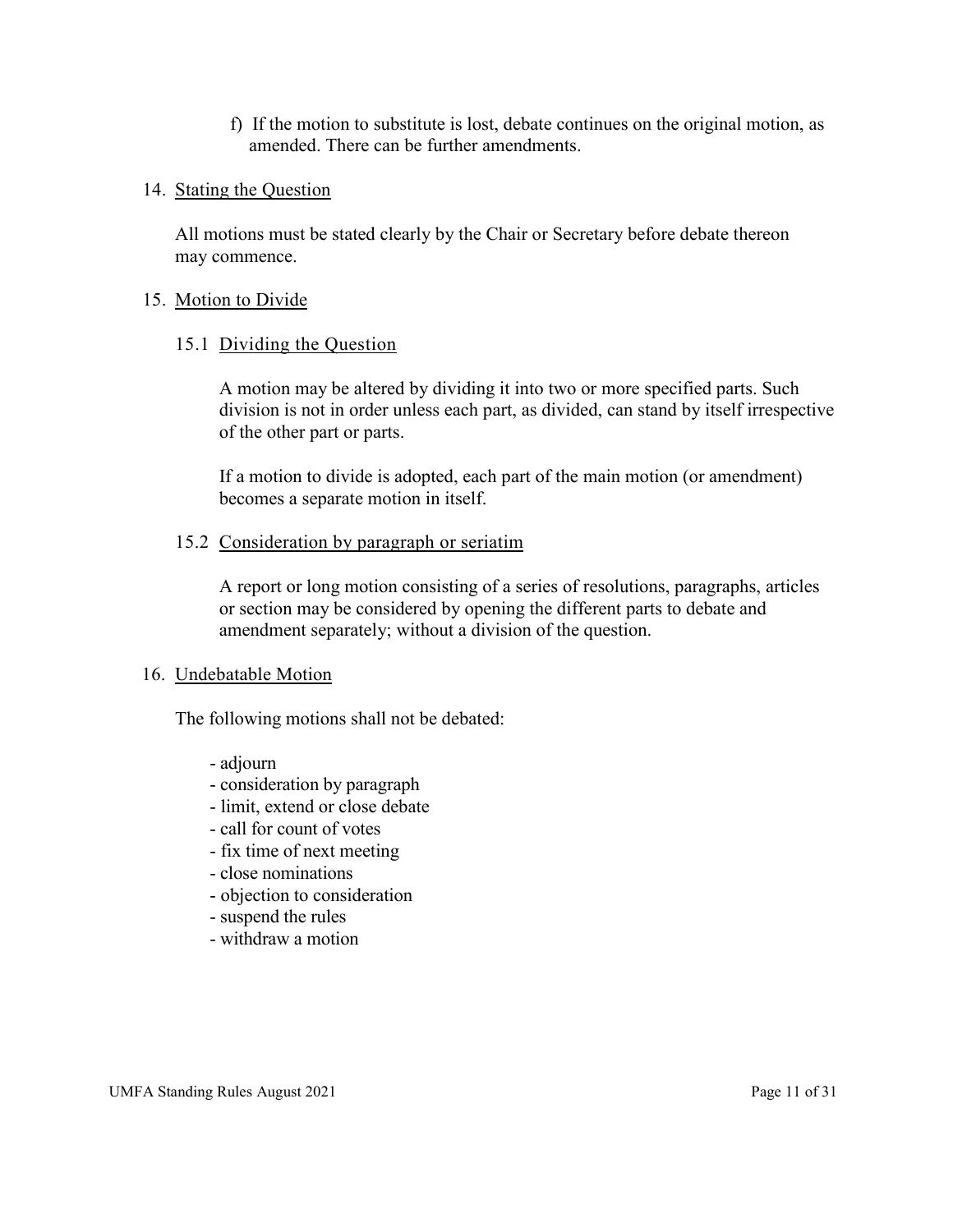#### 17. Adjournment

17.1 A motion to adjourn, once adopted, terminates a meeting. Such a motion may not interrupt a speaker or a vote, but does take precedence over other pending business. It may be reintroduced at any time, as long as other business has intervened.

#### 17.2 Adjournment to a fixed time

This may be amended. Amendments to a motion are debatable.

#### 17.3 Recess

A motion to recess may be amended, and the amendment may be debated. It does not terminate the meeting, and the business is resumed at the point where it was broken off before the recess.

#### 18. Voting

#### 18.1 Majority Votes

Except as stated in 18.2, a motion shall require the support of a majority of members present and voting.

#### 18.2 Two-thirds Majority

Two-thirds support by those present and voting shall be required to pass the following motions:

- objection to consideration
- close debate
- suspend the rules
- limit debate
- extend length of time of debate
- rescind when proper notice has not been given
- close nominations

#### 18.3 Unanimous Consent

On non-contentious issues, the Chair may dispense with taking a vote, provided no member object.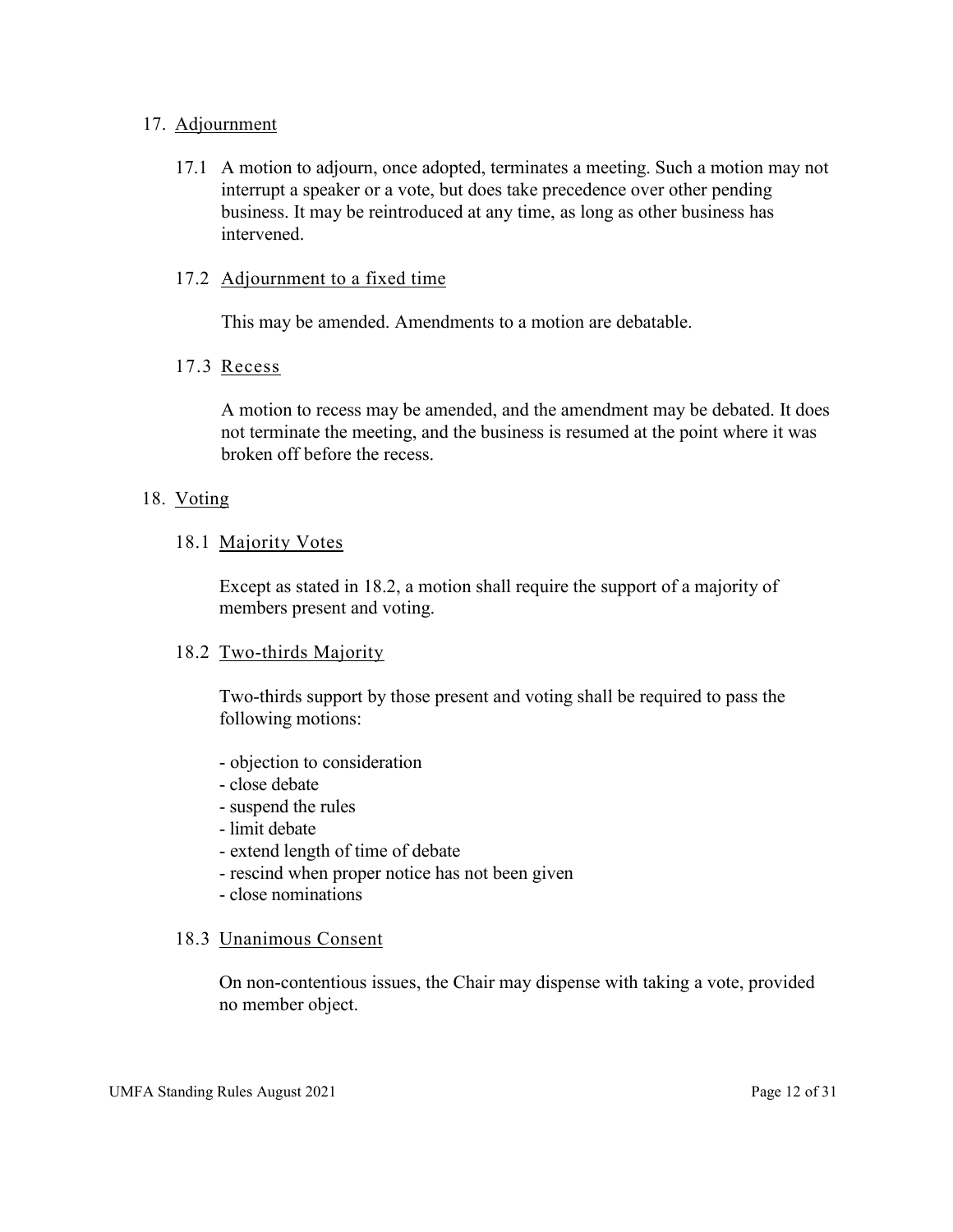#### 18.4 Method of Voting

Voting shall normally be by show of hands, or by standing as requested by the Chair. However, in elections or on motions to censure individuals, committees or groups, a secret ballot shall be used.

#### 18.5 Other Methods of Voting

Motions to provide for other methods of voting require the consent of a majority of the members present and voting.

#### 18.6 Chair and Tie Vote

As a member, the Chair has a right to one vote on all motions, such vote to be counted at the same time as all other votes. A tie vote shall be regarded as defeating the motion. If the Chair does not vote at the time the question is called, he/she may cast one vote to break a tie.

#### 19. Informal Consideration of Business

#### 19.1 Committee of the Whole

A motion to go into Committee of the Whole interrupts the business to which it is applied. Such a motion shall state clearly the business for consideration by the committee.

- 19.1.1 If the motion is passed, the Chair shall immediately call another member to the Chair and take his/her place as a member of the committee.
- 19.1.2 The only motions in order shall be the following:
	- to amend
	- to adopt
	- to "rise and report" (as it cannot adjourn)
	- to appeal a ruling from the Chair
- 19.1.3 At the end of deliberation by the Committee of the Whole, the Chair shall resume his seat and the Chair of the Committee of the Whole shall then report any conclusions, recommendations or summaries arrived at, for formal ratification by the meeting.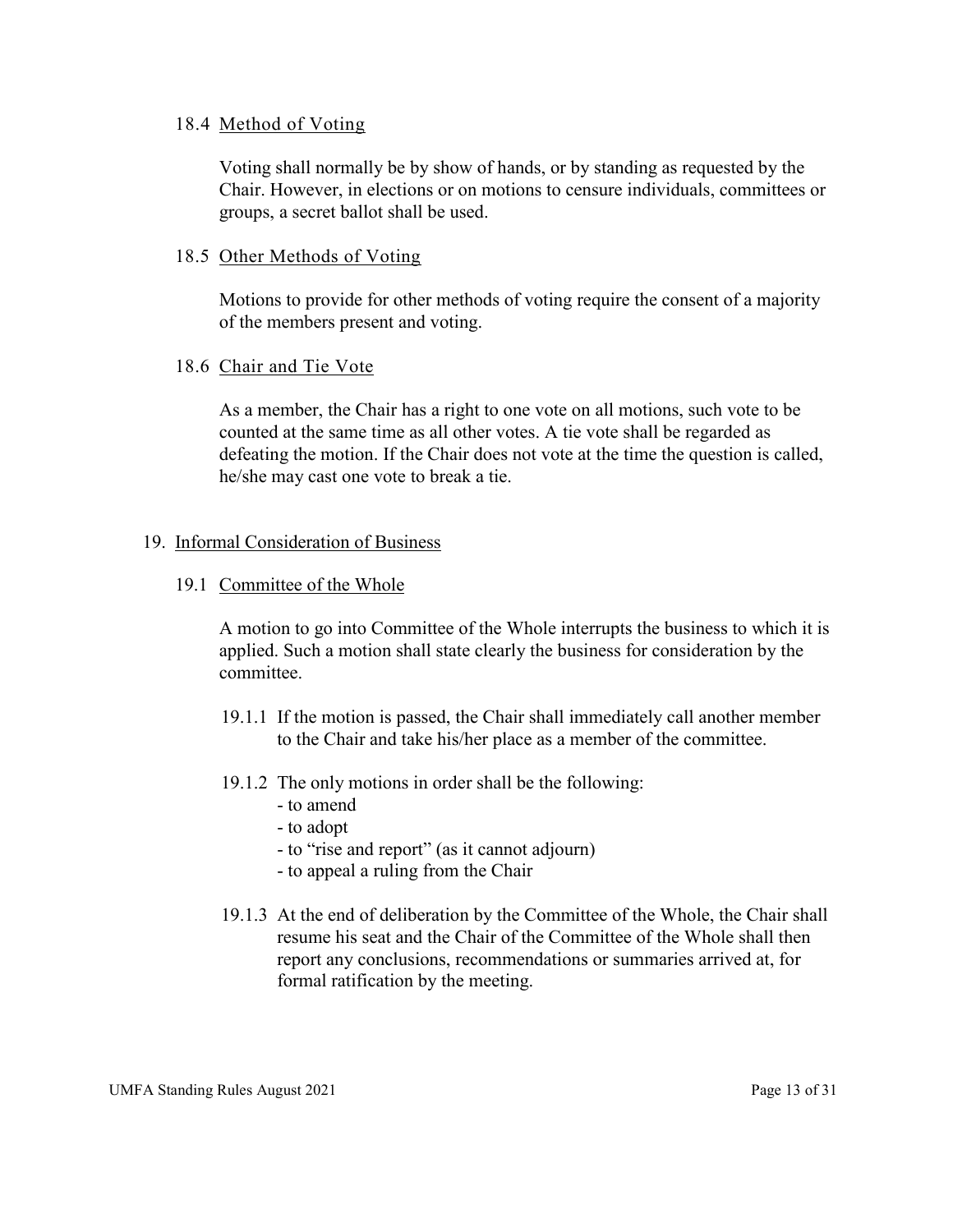#### 19.2 As if in Committee of the Whole

Similar to Committee of the Whole, except that the Chair shall not relinquish the Chair; at the end of the informal discussion he/she shall make certain that the conclusions are formally presented for disposition.

#### 20. Records of Proceedings

#### 20.1 Official Record

The official record of meetings shall be the Minutes taken by the secretary and approved at a subsequent meeting.

#### 20.2 Minutes

The secretary shall record in the Minutes only the votes and proceedings of meetings, a record of attendance, regrets, and, in the case of Board meetings, nonattendance, together with such other matters as may be directed by the Chair.

20.2.1 When a substantive motion or amendment thereto is ruled out of order, such motion should not be recorded in the Minutes unless so directed.

#### 20.2.2 Publication

All minutes shall be circulated as soon as possible following the meetings.

#### 21. Authority

Matters not dealt with in these rules shall be resolved in accordance with procedures set forth in the current editions of Robert's Rules of Order.. Matters not provided for in this authority shall be resolved by reference to the procedures of Parliament.

#### 22. Amendment of these Rules and Procedures

Except those established in the Constitution, rules and procedures governing meetings of UMFA may be amended by a majority vote of those present and voting at a duly constituted meeting of the Board, provided that notice of the proposed amendment has been given and that a quorum is present at the time the vote is taken.

#### 23. Suspension of Rules

23.1 "Suspension" shall mean the temporary setting aside of a rule for a specifically declared purpose at a specific meeting.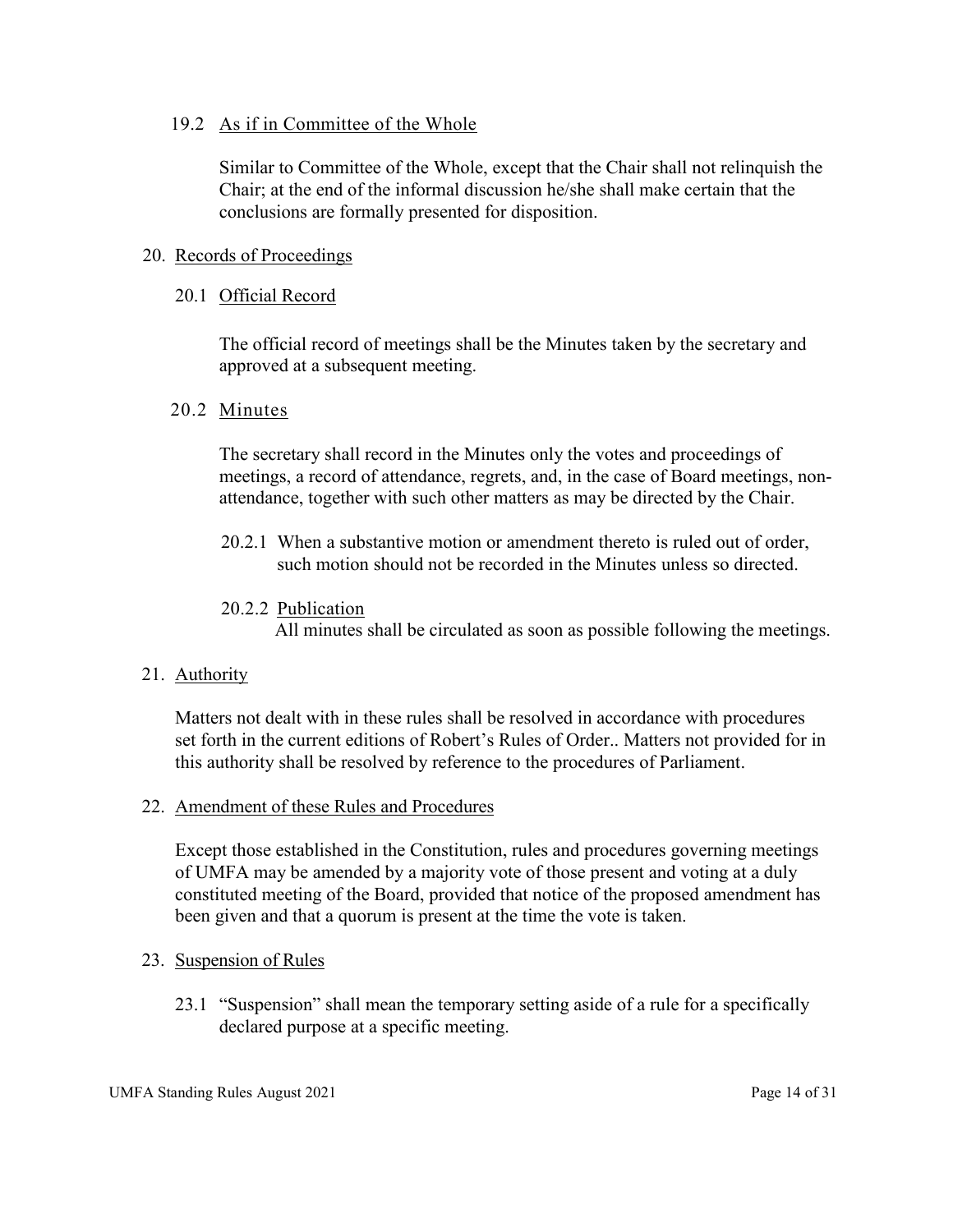- 23.2 Rules intended to protect the rights of members not present may not be suspended, even with the unanimous consent of those present.
- 23.3 Other rules except those in the Constitution may be suspended with the support of at least two-thirds of the members present and voting.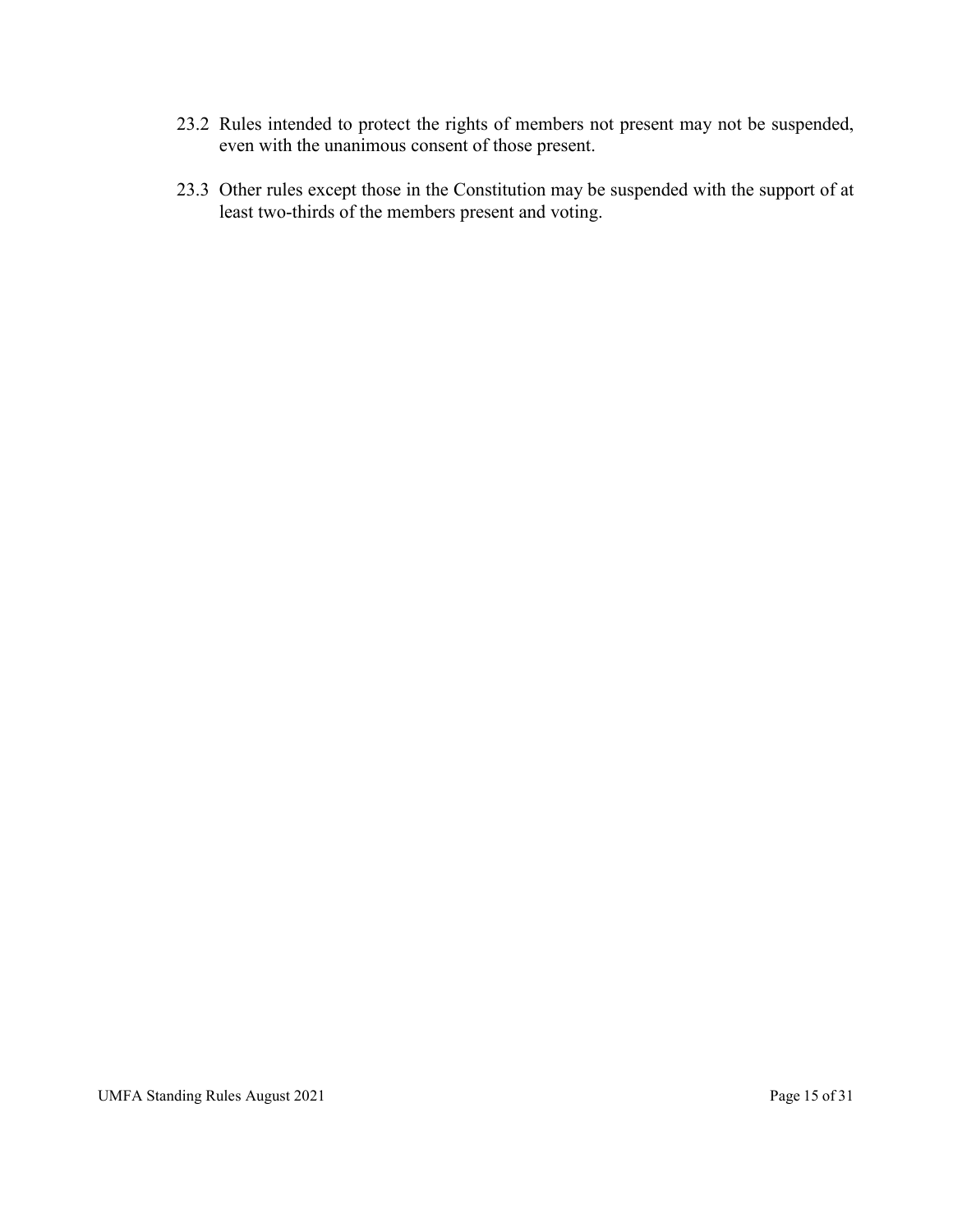#### **APPENDIX TO SECTION A - MOTIONS FOR SPECIFIC PURPOSES**

The sections below list the most frequent motions according to their objects and describe the procedures followed in using them.

It should be noted that both a motion "To Table" and a motion for the "Previous Question" are not in order at meetings of UMFA.

#### 1. To Prevent or Postpone Action

The following motions are designed to prevent or postpone action on a motion.

1.1 To Object to Consideration

If passed, the question to which it applies may not be raised again until the next meeting. It requires no second, cannot be debated or amended, and requires a twothirds vote. It may be moved at any time (even interrupting a speaker) before the motion objected to is formally before the house for debate; i.e., before it has been "stated".

1.2 To Withdraw a Motion

Before a motion is formally open to debate, it may be withdrawn at will by its original mover. After that time, it may be withdrawn only with the consent of the meeting. If a member objects to withdrawal, then a formal motion to withdraw must be moved, seconded, and voted upon without debate. If withdrawn, the motion may not be made again until another meeting.

#### 1.3 To Postpone to a Fixed Time

This interrupts consideration of the business to which it relates. It can be amended only by changing the time specified and is debatable only with respect to the propriety of the postponement. It requires a simple majority for passage.

#### 1.4 To Postpone Indefinitely

This motion interrupts consideration of business; may not be amended, and is debatable only with respect to the propriety of the postponement. It requires a simple majority for passage.

#### 1.5 To Commit or Recommit

If the motion is adopted, the subject under consideration is referred to committee or committees. When the committee named is the same as that which reported the original question to the meeting, the motion is to recommit. It may be debated and amended, and requires a simple majority.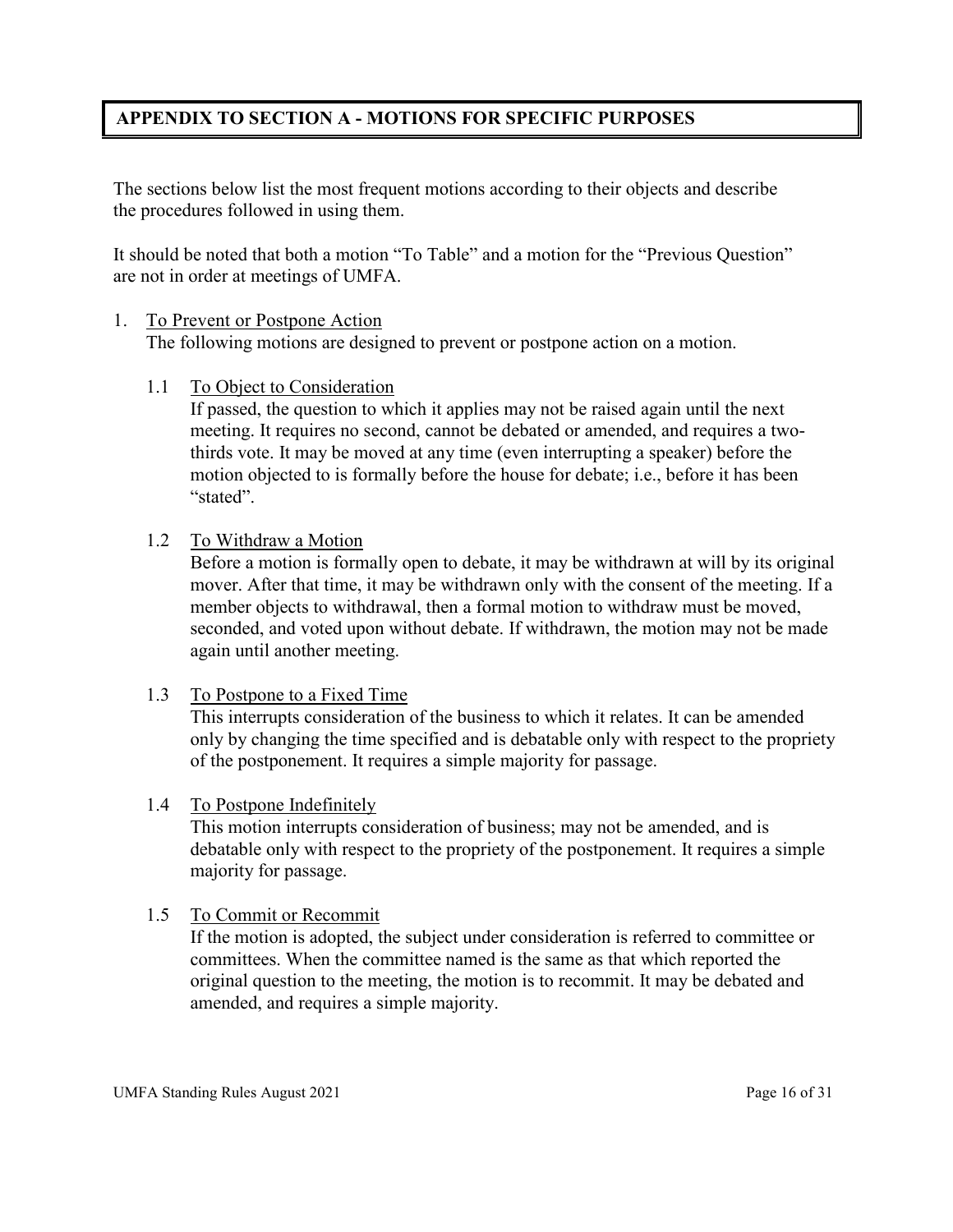#### 2. Motions to Hasten or Expedite (all requiring 2/3 majority)

#### 2.1 To Close Debate

If adopted, such a motion has the effect of causing an immediate vote on the question to which it applies. Unless otherwise specified, it applies to the principal motion and all related amendments. Such a motion may not be debated or amended. It requires a two-thirds majority for passage.

#### 2.2 To Suspend a Rule

This motion applies to specific question under consideration, and the rules suspended are in force again as soon as the question under consideration is disposed of. The motion interrupts consideration of the business to which it applies. It cannot be debated or amended. It requires a two-thirds vote for passage.

#### 2.3 Limit Debate

This motion has the effect of fixing a time at which debate on a subject shall be terminated. It is not debatable, but it can be amended as to time. The amendment may be debated. A motion to limit debate requires a two-thirds vote for passage.

#### 3. To Change a Decision

#### 3.1 To Reconsider a Question

 A motion to reconsider a resolution may be made at the same or any subsequent meeting. This motion can be applied either to negative or positive action taken previously on a main motion or amendment. It must be moved and seconded by members who do not vote on the losing side in the first instance (i.e., who either voted affirmatively or abstained).

- 3.1.1 The mover may not interrupt a vote, but may interrupt another speaker. If made when it interrupts the discussion of other business, the motion to reconsider is held until the business interrupted is disposed of. It may be debated, but cannot be amended. It requires a simple majority.
- 3.1.2 If passed, it invalidates previous action on a question, that question becoming the next item of business. If rejected, a motion to reconsider cannot again be entertained.

#### 3.2 To Rescind a Resolution

At any meeting after that at which a motion was adopted, a member may move to rescind it. If the motion to rescind is adopted, the previous action is cancelled. The motion to rescind is debatable and amendable. It requires a simple majority if notice has been given; if not, it requires support of either two-thirds of those present and voting, or a majority of the total membership, whichever is the greater number.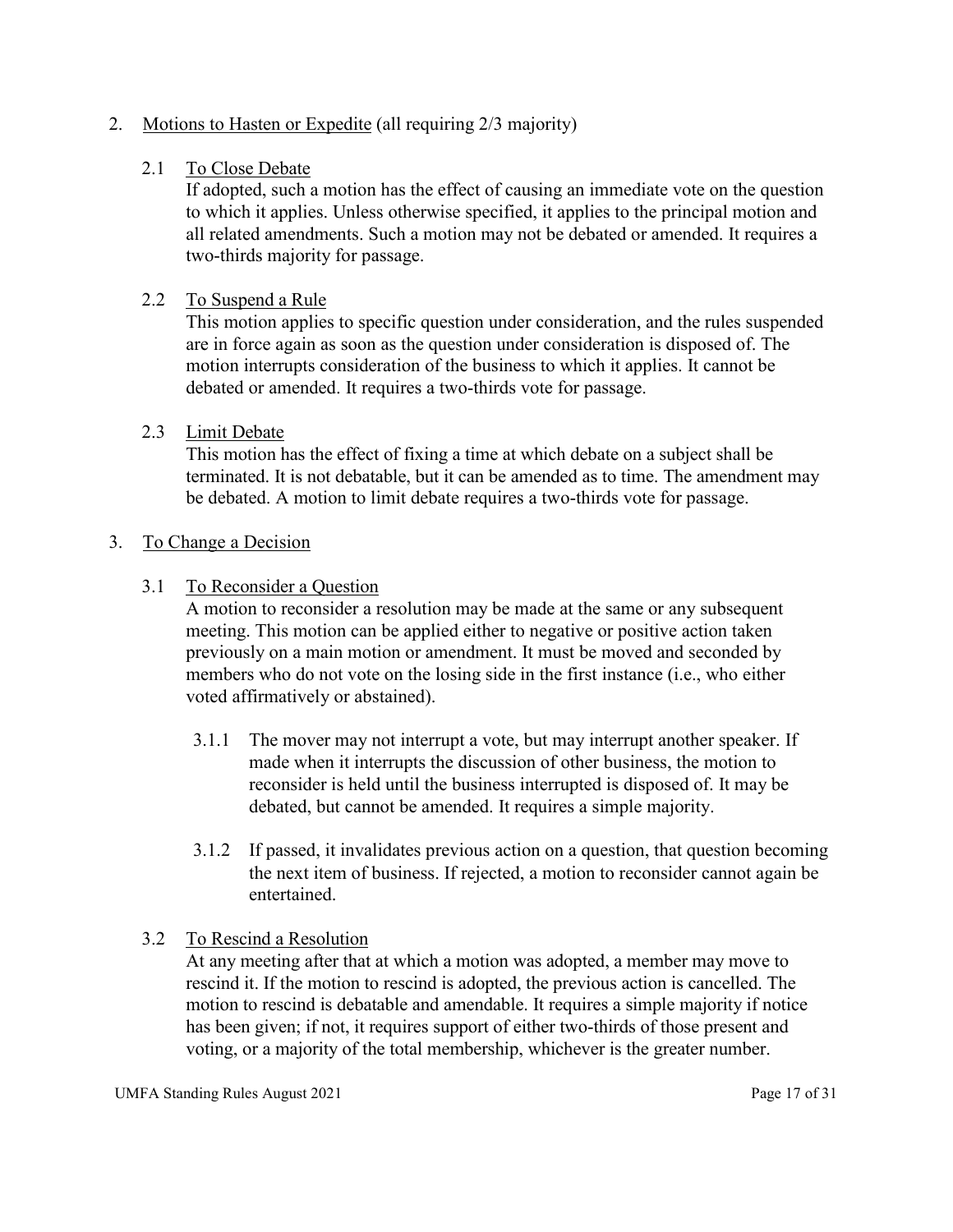#### 4. Motions to Maintain Rules

#### 4.1 Point of Order

 The Chair may interrupt any speaker on any business at any time to call a member to order, or to rule a motion out of order. Similarly, a member may interrupt a speaker or business by rising to the point of order which, when stated, is decided upon by the Chair immediately. There shall be no second, or debate, except that the Chair may, if he/she wishes, submit the question to the meeting and permit a brief debate thereon.

#### 4.2 Appeal from Decision of the Chair

 Such an appeal must be made immediately after the disputed ruling. It must be seconded. It can be debated, but not amended. It requires a majority vote. If there is a tie-vote, the challenge shall be considered defeated.

#### Parliamentary Questions and Matters of Privilege

 Any member may interrupt a speaker or any business in order to request information regarding proper procedure or with respect to facts under discussion. The Chair immediately rules as to whether the question or request is a proper interruption and acts accordingly. There is the usual right of appeal from his/her ruling.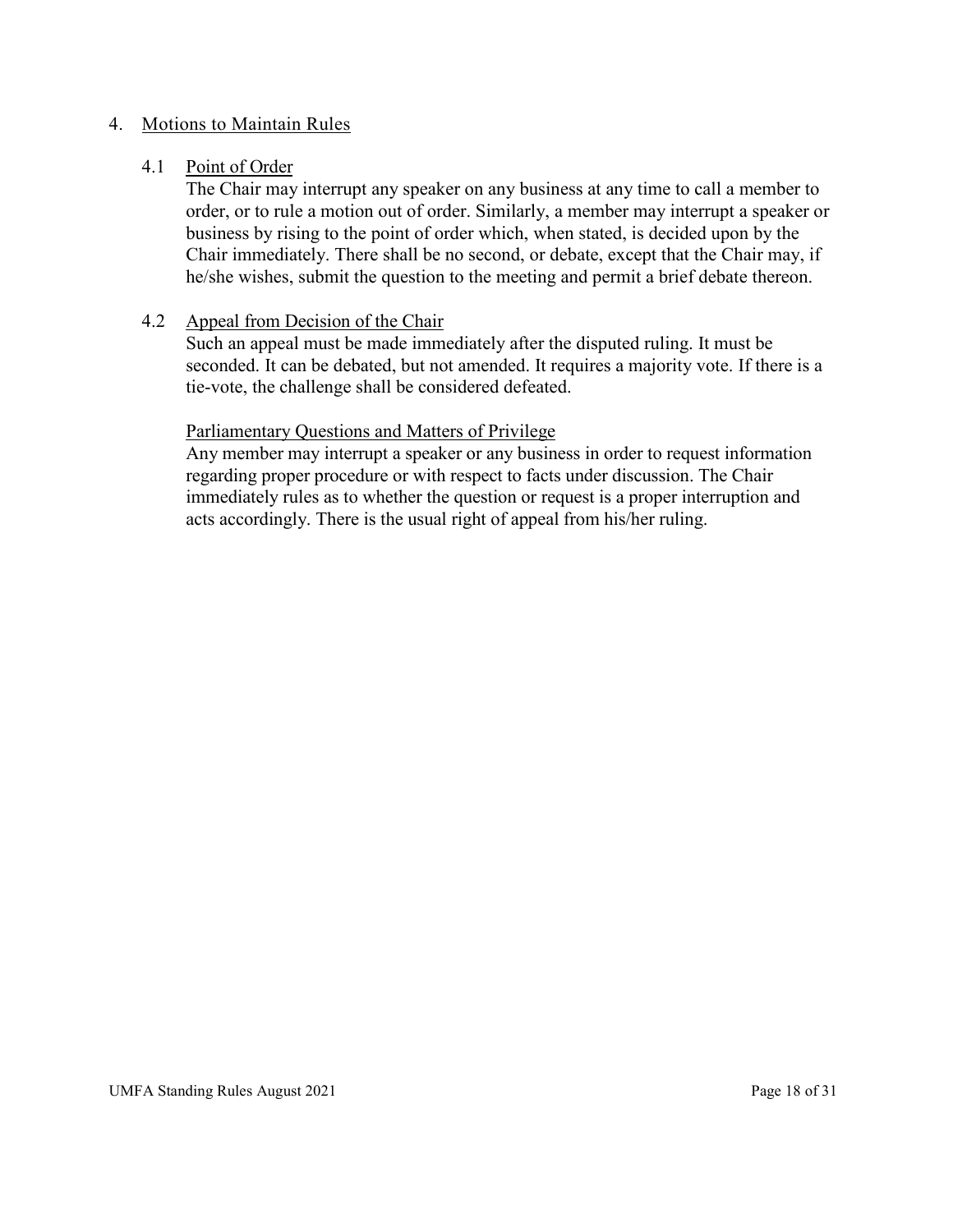#### **B. GENERAL RULES AND PROCEDURES FOR ELECTIONS**

#### 1. Nominations to Board

The Returning Officer shall mail a nomination form to all members in each constituency along with a list of members eligible for election giving at least 10 days' notice of vacancies to be filled.

All nominations for elections of Members to the Board of Representatives shall be in the following form:

| We wish to nominate | as representative for the Regular     |
|---------------------|---------------------------------------|
| Constituency of     | of the University of Manitoba Faculty |
| <i>Association.</i> |                                       |

*Signed: \_\_\_\_\_\_\_\_\_\_\_\_\_\_\_\_\_\_\_\_\_\_ Date: \_\_\_\_\_\_\_\_\_\_ (1st nominator)*

*Signed: Date: (2nd nominator)* 

*I am willing to stand as UMFA Board Representative.* 

*Signed: \_\_\_\_\_\_\_\_\_\_\_\_\_\_\_\_\_\_\_\_\_\_\_\_\_\_\_\_ Date: \_\_\_\_\_\_\_\_\_\_\_* 

2. Elections to Board

The Returning Officer shall mail the ballot to all members in each constituency allowing 10 calendar days for return to the Faculty Association office. The Returning Officer shall communicate the results to all members in each constituency.

Ballots for elections of Members to the Board of Representatives shall be in the following form:

*Please complete the ballot below and return to the Faculty Association Office (specify address) NOT LATER THAN \_\_\_\_\_\_\_\_\_\_\_\_\_\_\_\_\_\_\_\_\_\_ (date).* 

*BALLOT*

*Professor \_\_\_\_\_\_\_\_\_\_\_\_* 

*Professor \_\_\_\_\_\_\_\_\_\_\_\_* 

UMFA Standing Rules August 2021 **Page 19 of 31**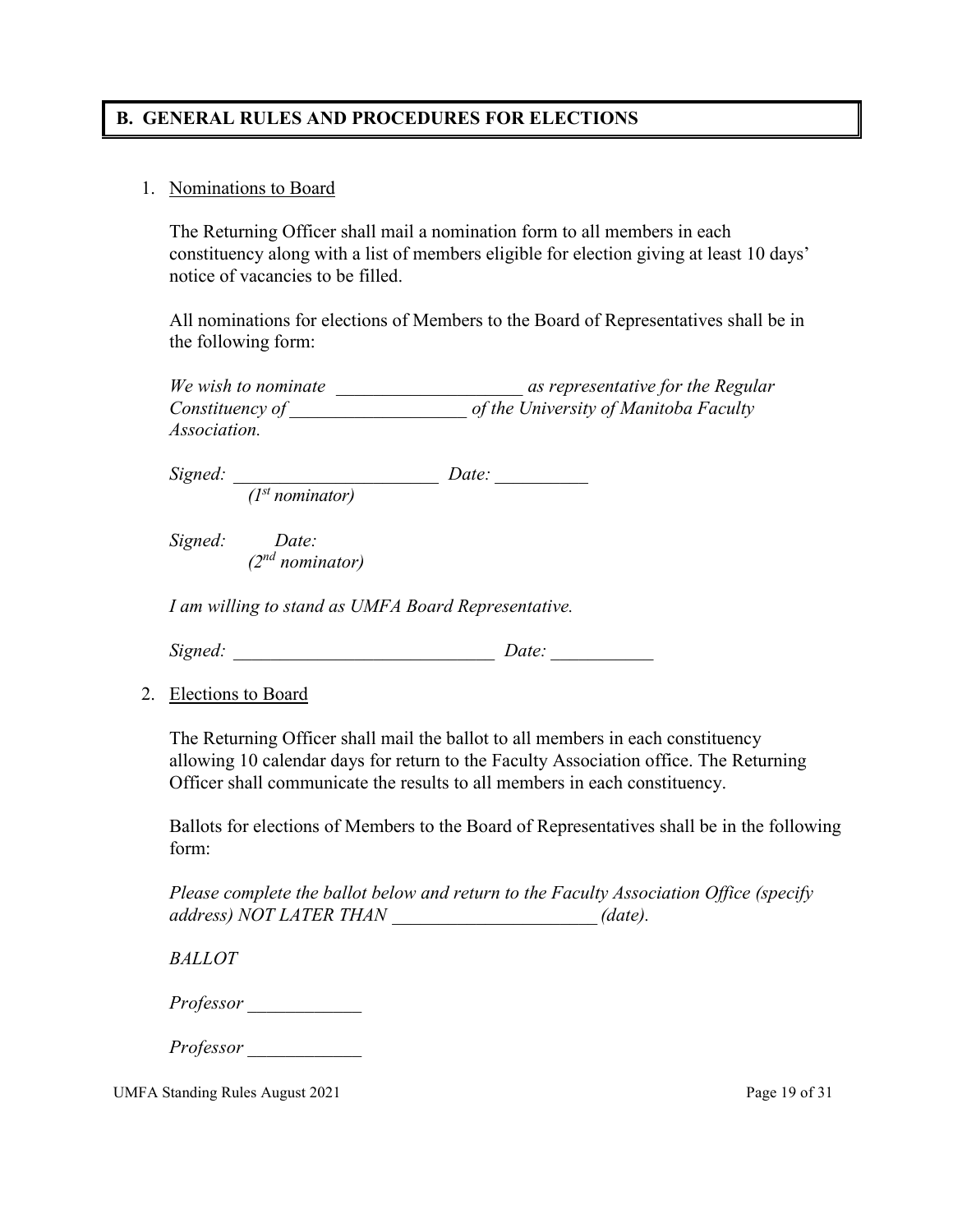#### 3. Election to Officers

- 3.1 Elections for President and Vice President will normally commence within three weeks of the closing of the Nominations period described in section 7.1.1 of the Constitution and take place over a minimum of 48 hours.
- 3.2 If, at the end of the nominations period described in section 7.1.1. of the Constitution, the election is contested, the Board will soon thereafter strike an Elections Committee mandated to organize an electoral forum, and, if needed, to hear, investigate, and rule on election-related complaints. The committee will be composed of three members of the Board and in addition will include the Returning Officer as a non-voting resource person. The Board will also name as Chairperson one of the three voting members of the committee for the purposes of calling and facilitating meetings of the committee.
	- 3.2.1 If the election is uncontested, the Returning Officer will organize a forum for the candidates to dialogue with Regular Members of the Association.
- 3.3 Election related-complaints must be filed with the Returning Officer no later than 14 calendar days after the completion of an election, and will be kept confidential. The Election Committee will have 30 calendar days from the receipt of a complaint to complete its work. It will fulfill its mandate in accord with the norms of natural justice. The Committee's recommendations and the reasons for them shall be made known to complainants and respondents and reported to a closed session of the Board. Complainants and respondents will be provided the Committee's recommendations at least five business days before the closed session of the Board. Before such a meeting, complainants and respondents shall provide any appeals of the Committee's recommendations in writing, and respondents and complainants will be given an opportunity to speak in support of their appeal of the Committee's recommendations. The Board shall rule on the Committee's recommendations and any appeals. Decisions by the Board regarding appeals will be final and binding. The Board will also rule on whether or not the complaints, the Committee's recommendations, and the Board's ruling and/or the reasons for them will be released to Regular Members of the Association.
- 3.4 In keeping with sections 7.1.3 and 7.1.4 of the Constitution, election results will be communicated to candidates and Regular Members as soon as practicable following a nomination or election period, but deemed provisional subject to any complaints or appeals, and officially declared only at the Annual General Meeting.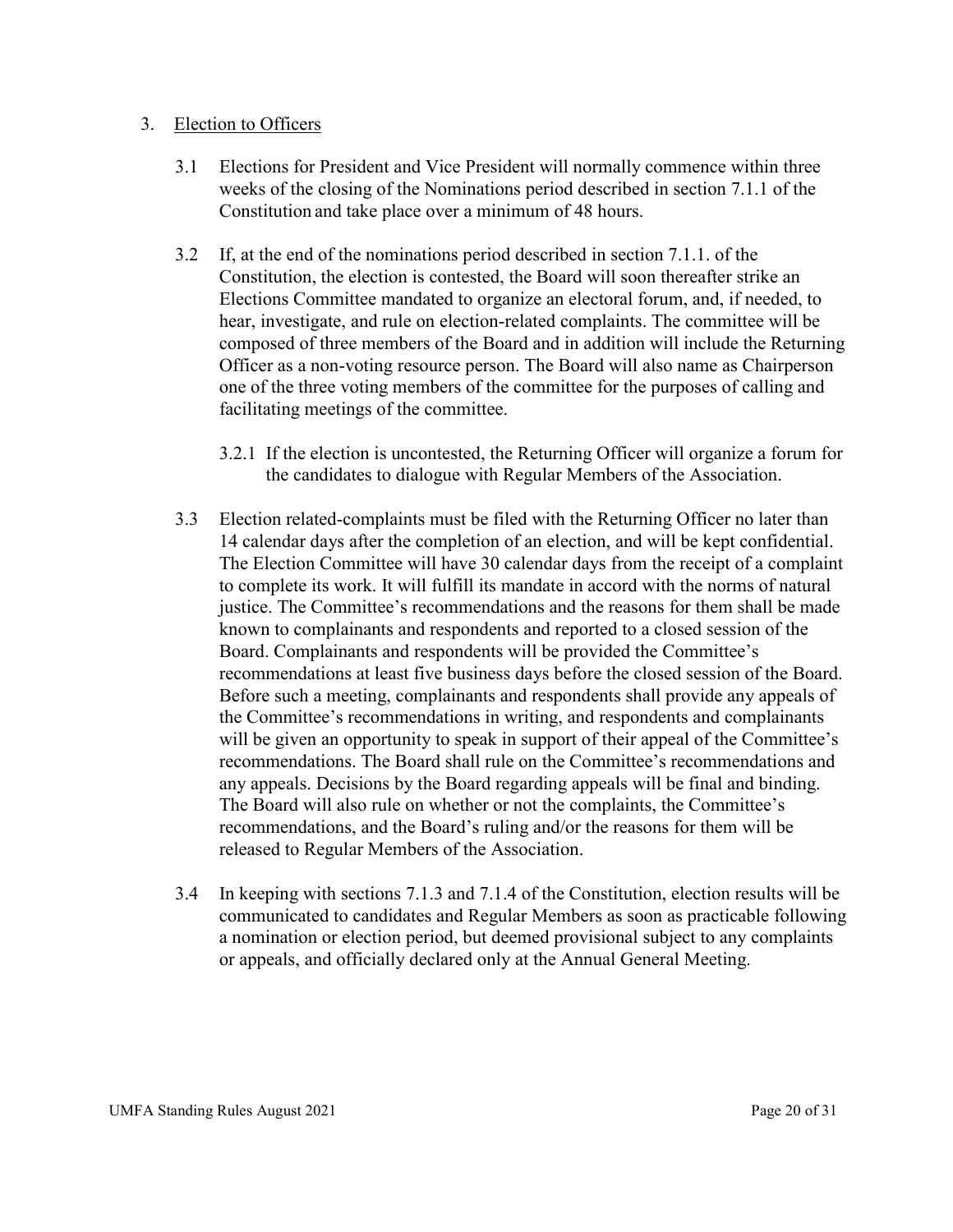3.5 Ballots for election of President and Vice-President of the Association shall be in the following form:

*For election of <i>(specify position) of the University of Manitoba Faculty Association.* 

*DIRECTIONS: Please mark with an X the space after the name of the person*  whom you wish to vote for the office of UMFA. Please return in the self*addressed envelope provided NOT LATER THAN \_\_\_\_\_\_\_\_\_\_\_\_\_ (date).*

*Professor \_\_\_\_\_\_\_\_\_\_\_\_\_\_\_* 

*Professor \_\_\_\_\_\_\_\_\_\_\_\_\_\_* 

3.6 In cases where there are more than two candidates directions for completing the ballot shall be as follows:

*DIRECTIONS: Please indicate your order of preference by assigning numbers from 1 to in the box opposite the candidate's names.* 

 *NOTE: Failure to rank candidates in order of choice results in failure to fully exercise your franchise.*

3.7 Determination of the winning candidate shall be by application of the formula outlined in the Appendix to this section of the Standing Rules.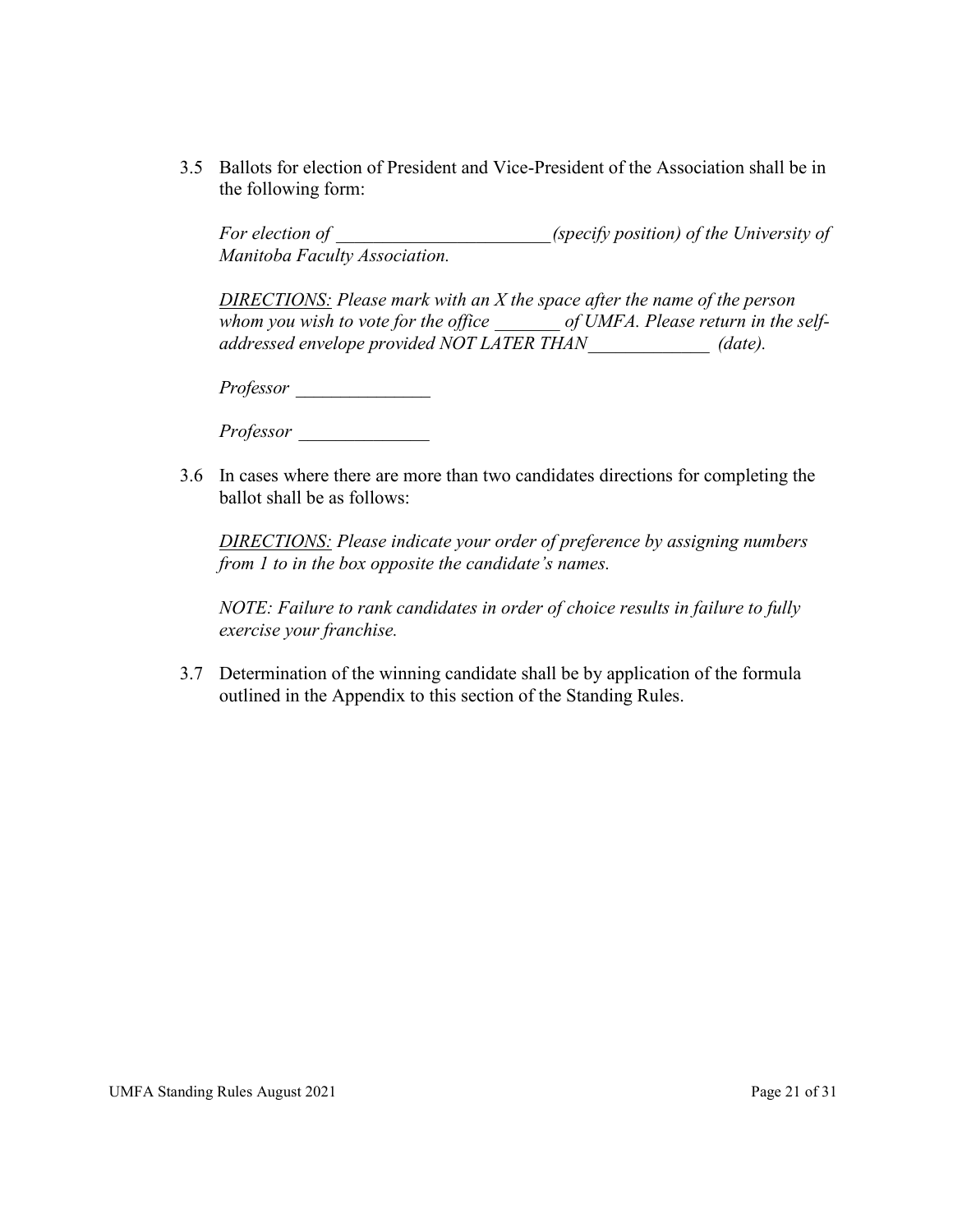#### **APPENDIX TO SECTION B - PROCEDURES FOR TRANSFERABLE BALLOT**

- 1. Each voter lists all candidates in order of preference, from "most desirable" to "least desirable".
- 2. If there are k ballots and n positions to fill, the quota is  $q = k/n$ . This remains fixed throughout.
- 3. At each stage, every ballot is assigned w,  $0 \le w \le 1$ , and each eligible candidate a score as follows.
- 4. At first, every ballot has weight  $w = 1$ .
- 5. An eligible candidate's score is calculated as the sum of the weights of those ballots on which he is first eligible choice.
- 6. If a candidate's scores is greater than q, he is declared elected, and the weights of those ballots on which he was first eligible choice are multiplied by s-q/s, to give new weights. Then step 5 is repeated with the remaining eligible candidates.
- 7. If no candidate is elected in step 6, let T be the set of candidates with the lowest score.
	- (a) If T has only one member, that candidate is declared ineligible and is omitted from all ballots. Then step 5 is repeated with the remaining eligible candidates.
	- (b) If T has more than one member, compute a temporary score by repeating step 5, but only for those candidates in T. Let T' be the set of those members of T having lowest temporary score. If  $T' = T$ , replace T by T' and repeat step 7 (a). If  $T' = T$ , choose randomly an x T, replace T by  $(x)$ , and go to step 7 (a).
- Example Suppose there were 3 positions, 11 ballots and 5 candidates A, B, C, D, E. In table 1, each column represents a ballot, below which are the various weights. Table 2 gives the scores.

| $A \mid A \mid B \mid B \mid B \mid C \mid D \mid E \mid C \mid C \mid C$ |                                                 |  |  |  |  |  |
|---------------------------------------------------------------------------|-------------------------------------------------|--|--|--|--|--|
|                                                                           |                                                 |  |  |  |  |  |
|                                                                           | $C   C   D   D   D   D   D   E   D   E   E   E$ |  |  |  |  |  |

#### TABLE 1: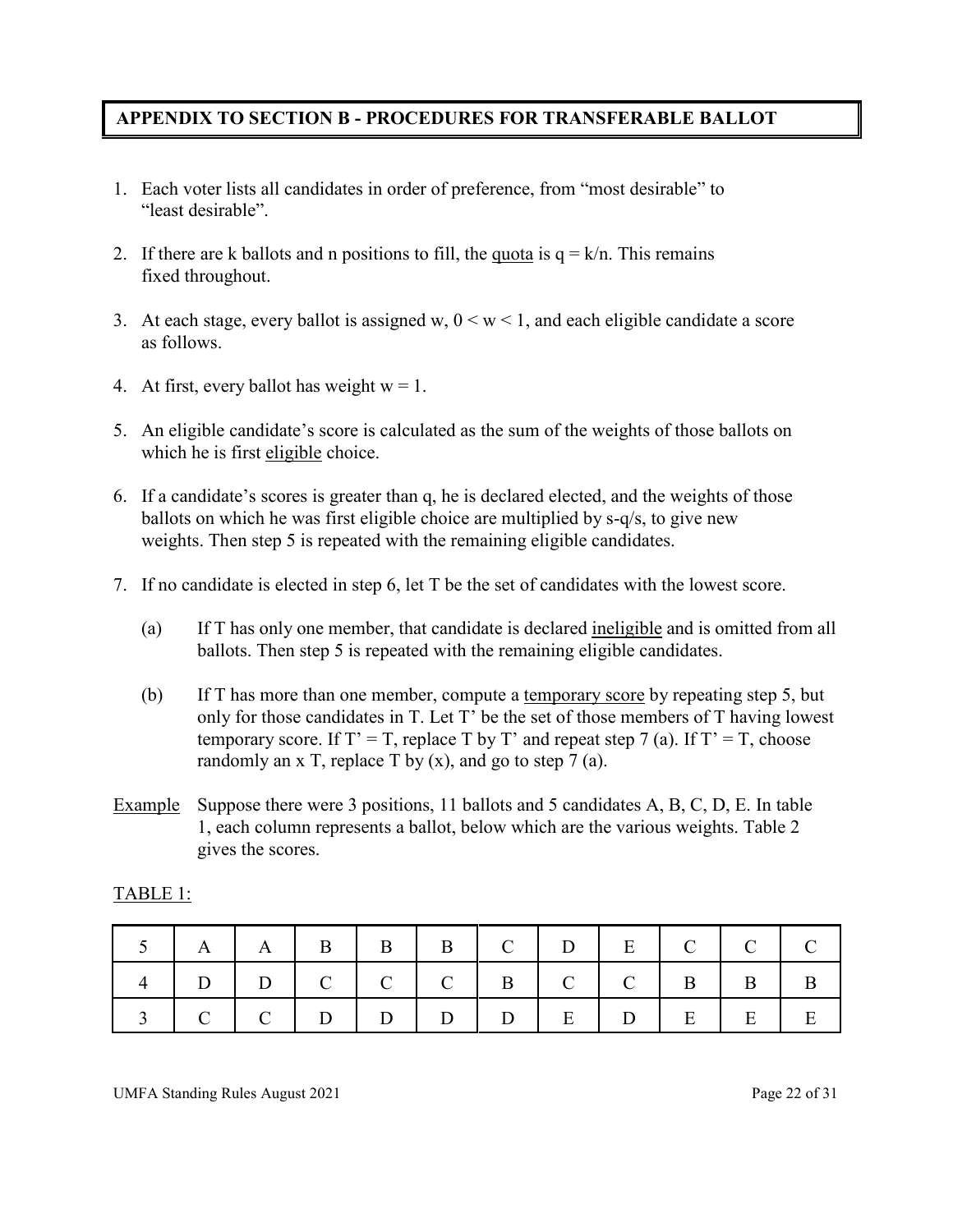| 2              | B    | B    | E | E | E | E    | B    | B    | D    | D    | А    |
|----------------|------|------|---|---|---|------|------|------|------|------|------|
|                | E    | E    | A | A | A | A    | A    | A    | A    | A    | D    |
| $W_1$          |      |      |   |   |   |      |      |      |      |      |      |
| W <sub>2</sub> |      |      |   |   |   | 1/12 |      |      | 1/12 | 1/12 | 1/12 |
| $W_3$          | 1/12 | 1/12 |   |   |   | 1/12 | 1/12 | 1/12 | 1/12 | 1/12 | 1/12 |

TABLE 2:

| <b>Scores</b>  | $\mathbf{A}$   | B         | $\mathbf C$ | D              | $\bf{E}$  | <b>Result</b>    |  |
|----------------|----------------|-----------|-------------|----------------|-----------|------------------|--|
| $S_1$          | $\overline{2}$ | 3         | 4           |                |           | C elected        |  |
| $\mathrm{S}_2$ | 2              | $3 - 1/3$ | $\ast$      |                |           | D & E tied       |  |
| $S_{3(t)}$     | $\ast$         | $\ast$    | $\ast$      | $6 - 1/2$      | $1 - 1/4$ | E out            |  |
| $S_4$          | $\overline{2}$ | $3 - 1/3$ | $\ast$      | $\overline{2}$ | $\ast$    | A & D tied       |  |
| $S_{5(t)}$     | $2 - 1/12$     | $\ast$    | $\ast$      | $5 - 1/4$      | $\ast$    | A out            |  |
| $S_6$          | $\ast$         | $3 - 1/3$ | $\ast$      | $\overline{4}$ | $\ast$    | D elected        |  |
| $S_7$          | $\ast$         | $3 - 2/3$ | $\ast$      | $\ast$         | $\ast$    | <b>B</b> elected |  |

 $q = 3 - 2/3$ 

\* means "ineligible"

(t) means "temporary"

Explanation On the first scoring, weights are  $w_1$ , scores are  $S_1$ . C is declared elected with a surplus of 4-3  $2/3 = 1/3$ , so weights become W<sub>2</sub>. Then scores S<sub>2</sub> are computed with C out. D and E are tied, so temporary scores  $S_3$  are computed (e.g. D's temporary score is the sum of the weights of those ballots for which D is above E and E is eliminated.  $S_4$  then gives scores between A, B and D (weights are still W<sub>2</sub>). A and D are tied, and A is eliminated by temporary scores  $S_5$ . Then scores  $S_6$ elect D, again with a surplus of  $1/3$  vote, so weights become W<sub>3</sub>. Finally S<sub>7</sub> elects B.

> Of course the last two scorings  $S_6$  and  $S_7$  are unnecessary, but are spelled out here to illustrate the algorithm.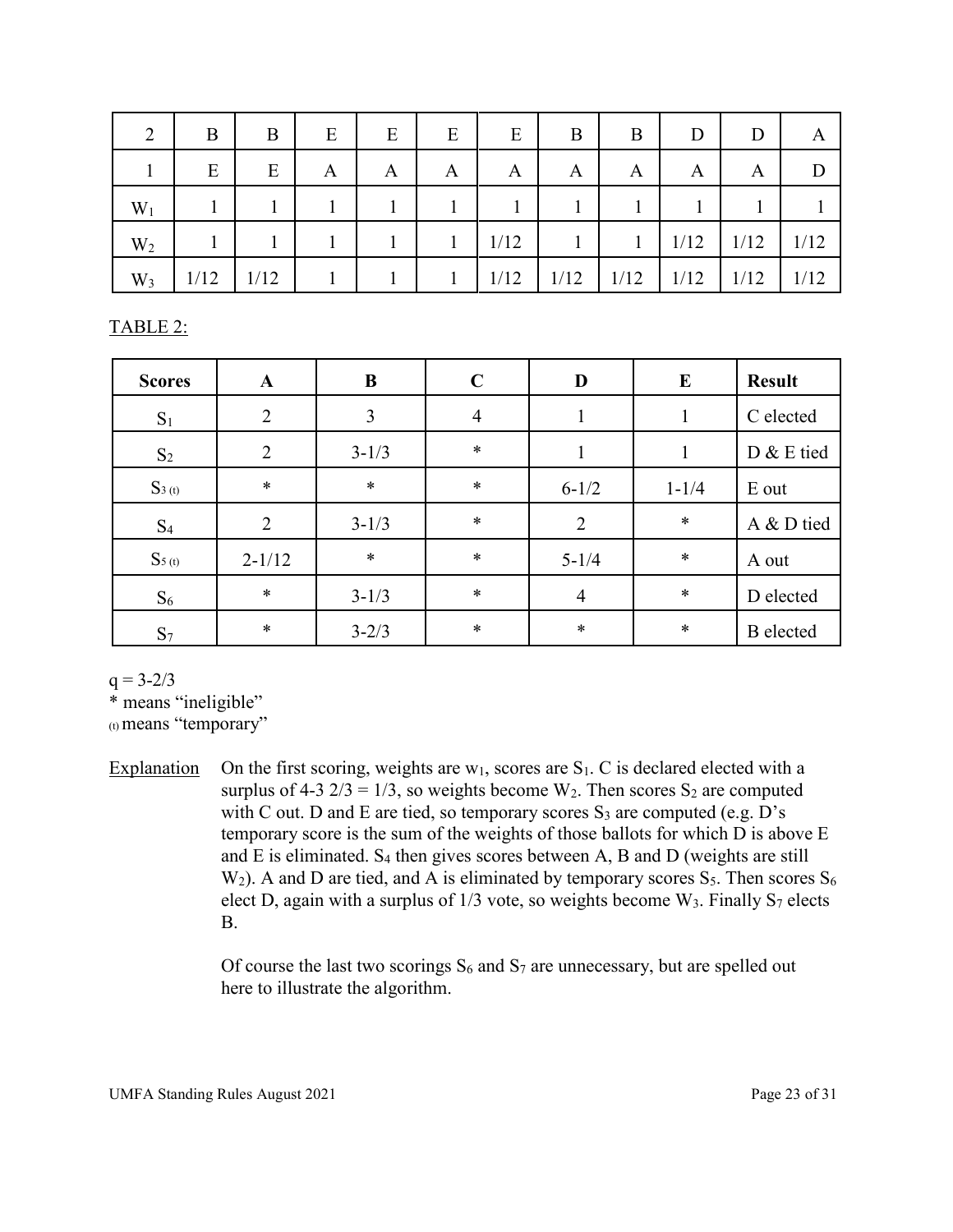# **C. COMMUNICATIONS BETWEEN THE ASSOCIATION AND OTHER ORGANIZATIONS AND THE MEDIA**

#### 1. The University Administration, Board of Governors and Senate

The President shall normally be the spokesman of the Association and its committees in oral and written communications with the University except in the following circumstances:

- During confidential phases of negotiations for a Collective Agreement the Association Team, acting according to Rule G shall speak for the Association.
- As provided for in the Collective Agreement, the Executive Director shall communicate official notices to the University.
- Association Assessors and Representatives on University Committees shall speak for the Association as provided in Rule D.
- 2. The Media and Organizations External to the University

The President shall be the sole spokesperson for the Association and its committees in all communications with the media (including the University and student media). The President may delegate this authority only if he/she has previously approved any statement or correspondence. Any other office or committee making a statement must make it clear that the statement is personal and does not necessarily reflect the views of the Association or its committees.

## **D. RULES GOVERNING UMFA REPRESENTATIVES/ASSESSORS ON UNIVERSITY COMMITTEES**

- 1. The Association Assessors on Senate and the Board of Governors shall be appointed annually by the Executive Council of which they shall be non-voting members thereof unless the right to vote is given by the Board.
- 2. UMFA Representatives and other Assessors on University committees shall be appointed annually by the Board from the general membership as soon as possible after the Annual General Meeting.
- 3. UMFA Representatives/Assessors shall represent the official policy of UMFA. The President or Executive Council shall brief Representatives/Assessors from time to time whenever possible. The President or Executive Council may delegate the briefing of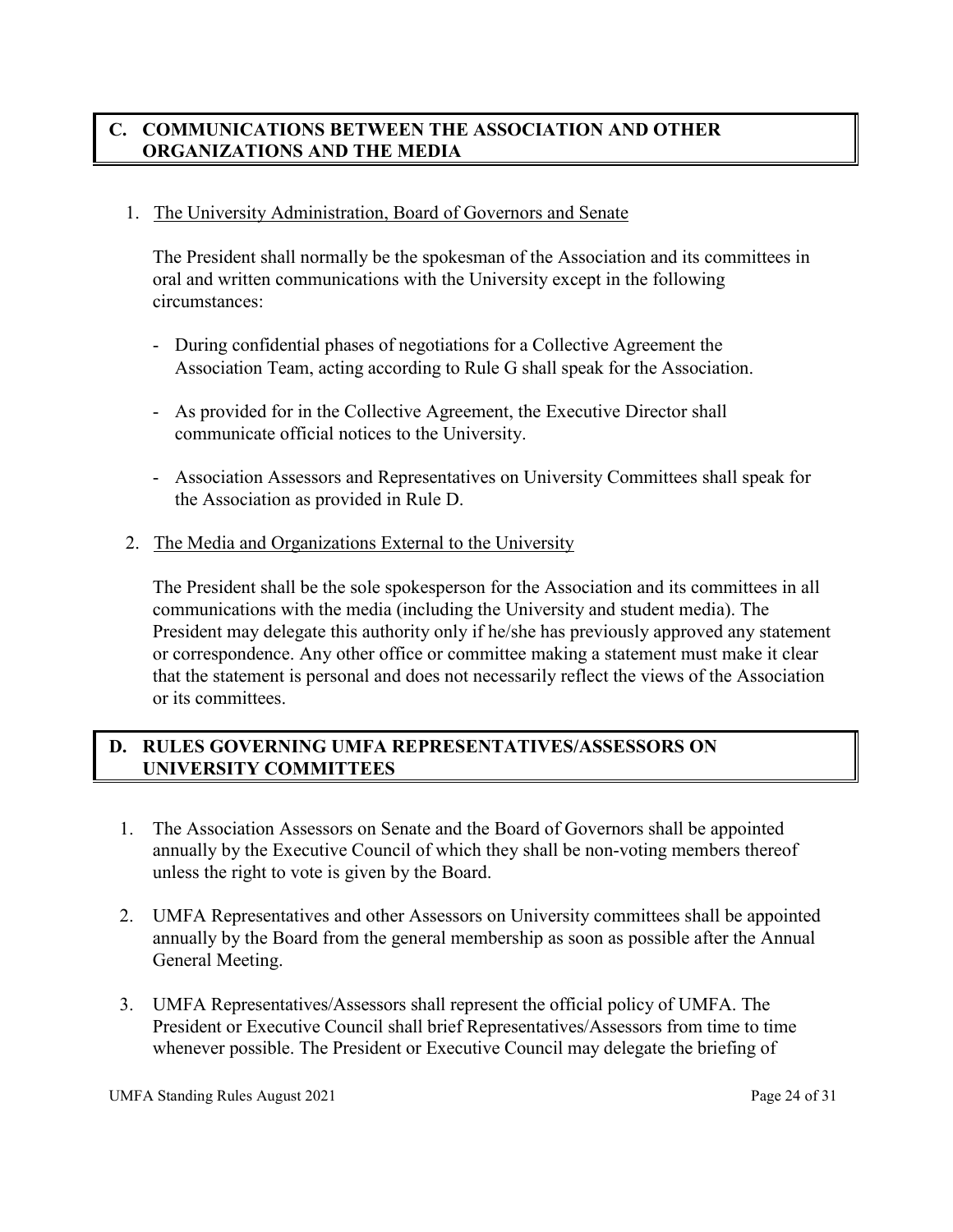representatives on joint committees arising from collective bargaining to the Collective Agreement Committee.

- 4. When a question arises on which UMFA has no determined policy the Representative/Assessor shall feel free to express his or her own views, but shall always make it clear that the views are not Association policy. As soon as possible the Representative/Assessor shall initiate discussions with the UMFA President to determine a policy on the issue raised.
- 5. If a Representative/Assessor finds that he/she cannot represent Association policy he/she shall resign.
- 6. A Representative/Assessor may be recalled on a motion approved by two-thirds majority of members of the Board present and voting by secret ballot at a duly constituted meeting, provided that notice of such motion is published with the agenda.
- 7. When a Representative/Assessor is unable to attend a meeting of the committee on which he/she serves he/she shall inform the President who shall appoint an alternate.

# **E. GENERAL RULES GOVERNING COMMITTEES**

- 1. Ex officio Members The President is a member ex officio of all UMFA committees and is advised of all meetings.
- 2. An ex officio member may, at his/her discretion, appoint a delegate to serve in his/her stead, provided that he/she shall submit to the Executive Director of UMFA and to the Chair of the committee, the name of his/her delegate and specify the term for which the delegate is to serve.
- 3. Election of Committee Chairs

The Executive Council may appoint the Chair. If the Chair is not appointed the President shall ask a member of the committee to serve as Convener for the purpose of calling the first meeting to choose a Chair.

4. Terms of Office

Unless otherwise stated in the committee's terms of reference, membership in all committees shall terminate on the date of the Annual General Meeting.

5. Openness of Committee Meetings Unless otherwise stated in the terms of reference of a given committee, the following rules shall apply:

UMFA Standing Rules August 2021 **Page 25 of 31**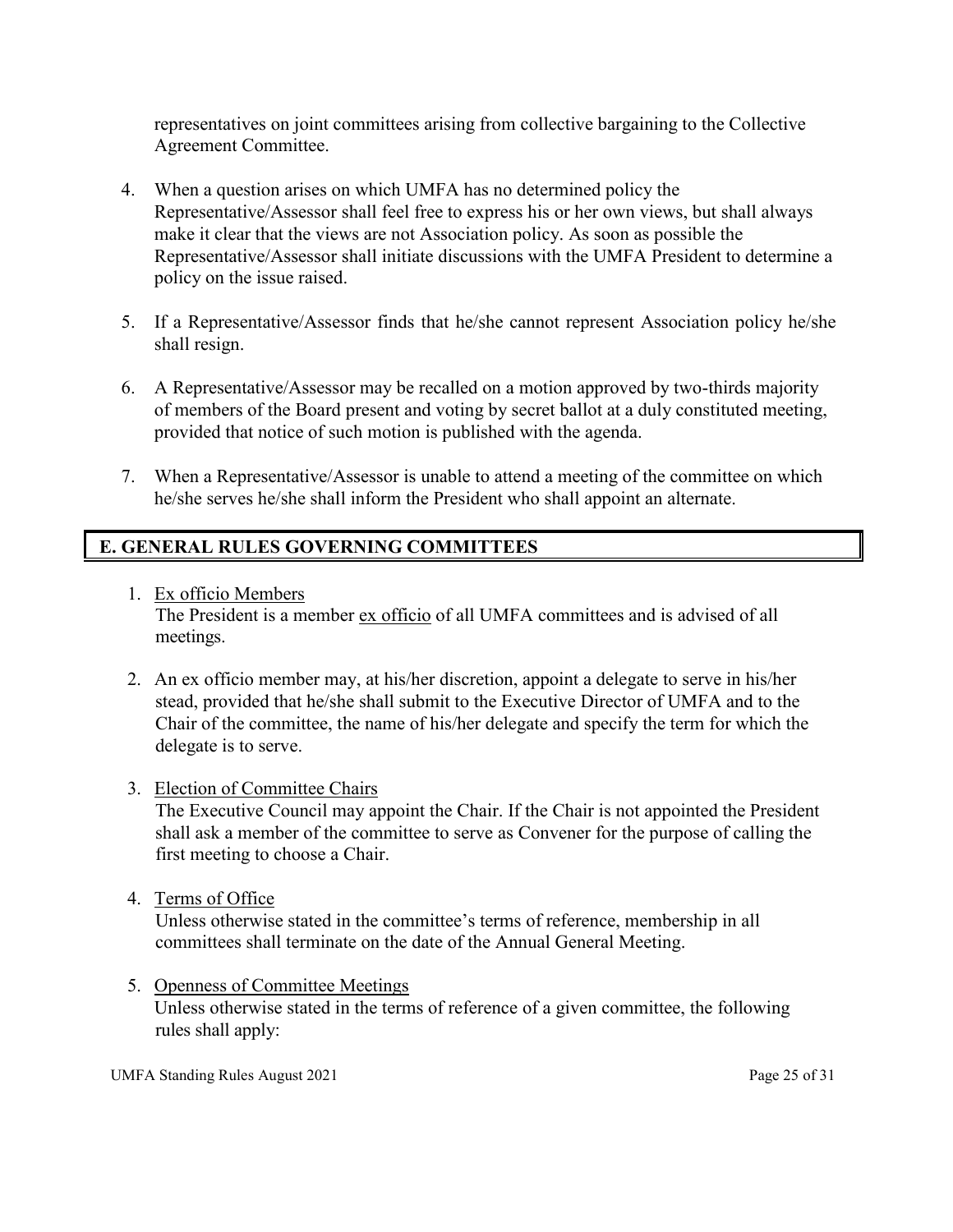- 5.1 Members of the Association shall have the right to attend committee meetings and present their views at such reasonable times, as, upon request, the committee may appoint.
- 5.2 Notwithstanding 5.1, on a two-thirds vote of committee members present, the committee may move into closed session to discuss specific items.
- 5.3 The committee has the right to permit and/or to invite non-members to attend any or all of its meetings and may delegate to its Chair such powers of permission and/or invitation.
- 6. Unless otherwise specified all committees are required to report to the Board at least once a year.

# **F. LIST OF STANDING COMMITTEES**

## Academic Freedom & Tenure Committee - Terms of Reference

- i) To monitor university policies regarding academic freedom and tenure and working conditions generally.
- ii) To advise Executive and Board on issues relating to tenure and promotion.
- iii) To submit to Executive and Board proposals for the protection and improvement of academic freedom and tenure.
- iv) To advise the Executive and Board on ways of protecting and improving working conditions.
- v) To monitor the use of teaching assessments and performance evaluations and to make appropriate proposals to the Executive and Board.
- vi) To monitor the development of university policies regarding research and to make appropriate proposals to the Executive and Board.
- vii) To maintain a liaison with the CAUT.

# Collective Agreement Committee - Terms of Reference

- i) To solicit and receive from members of UMFA, UMFA committees and Bargaining Units affiliated to UMFA proposals regarding the evolution of the Collective Agreement.
- ii) To recommend to the Board a set of priorities regarding the long-term objectives of UMFA bargaining.
- iii) To recommend to the Board regarding matters to be bargained in the next round of negotiations.
- iv) To advise the Board of Representatives on progress in collective bargaining and other matters related to collective bargaining.

UMFA Standing Rules August 2021 **Page 26 of 31**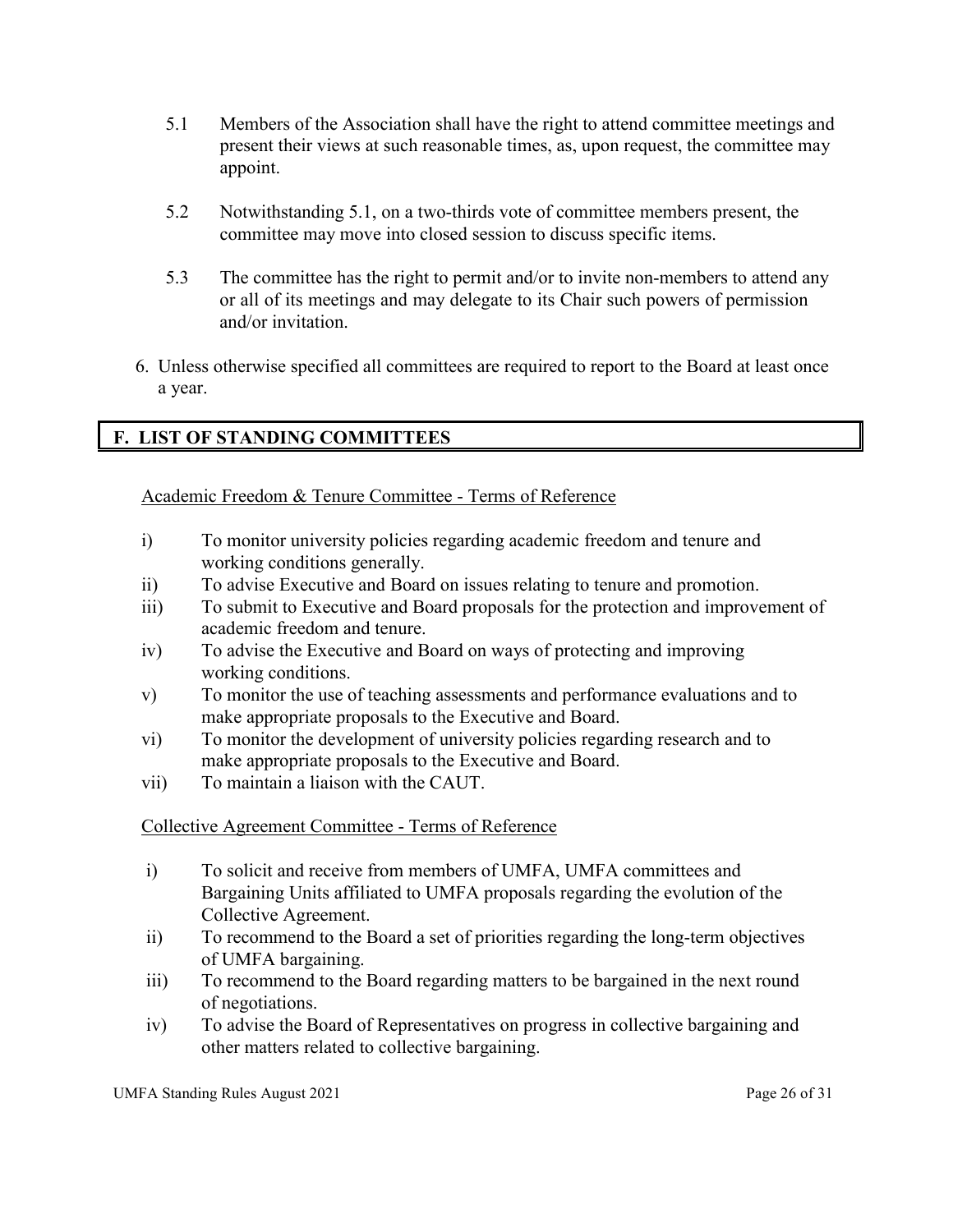- v) To prepare collective agreement language and other proposals for the purposes of collective bargaining.
- vi) Acting within such guidelines as may be established by the General Membership and the Board the Collective Agreement Committee shall direct the Team on the basis of consensus. In the absence of consensus, the Executive Council shall direct the Team within such guidelines as may be established by the General Membership and the Board of Representatives.

#### Collective Agreement Committee - Composition

i) The CAC will be composed of the Executive Council, the Bargaining Team, and Members chosen for their expertise on various matters related to collective bargaining. Non-Executive and non-Bargaining Team members of the CAC will be appointed by the Board of Representatives upon recommendation of the Executive Council.

#### Constitution, Rules and Procedures Committee - Terms of Reference

i) To consider and recommend, at the request of the Board or any committee thereof, on any matter concerning constitution, rules or procedures.

#### Equity and Diversity Committee - Terms of Reference

- i) To advise the Executive and Board on policies that protect and enhance the rights of academic staff groups at risk of being marginalized. Those groups include, but are not limited to:
	- Women academic staff
	- Racialized academic staff
	- Indigenous academic staff
	- Academic staff with disabilities
	- Lesbian, gay, bi-sexual, transgendered, queer and 2-spirited academic staff
- ii) To monitor the university's policies concerning the aforementioned groups and to advise the Executive and Board accordingly.
- iii) To identify issues and best practices concerning the aforementioned groups, provide support and promote equity and diversity at the University of Manitoba.

#### Nominations Committee - Terms of Reference

- i) To nominate candidates to the offices of President and Vice-President and to other such positions as may be named by the Board or the Executive Council.
- ii) To ensure that all constituencies have a representative on the Board of Representatives.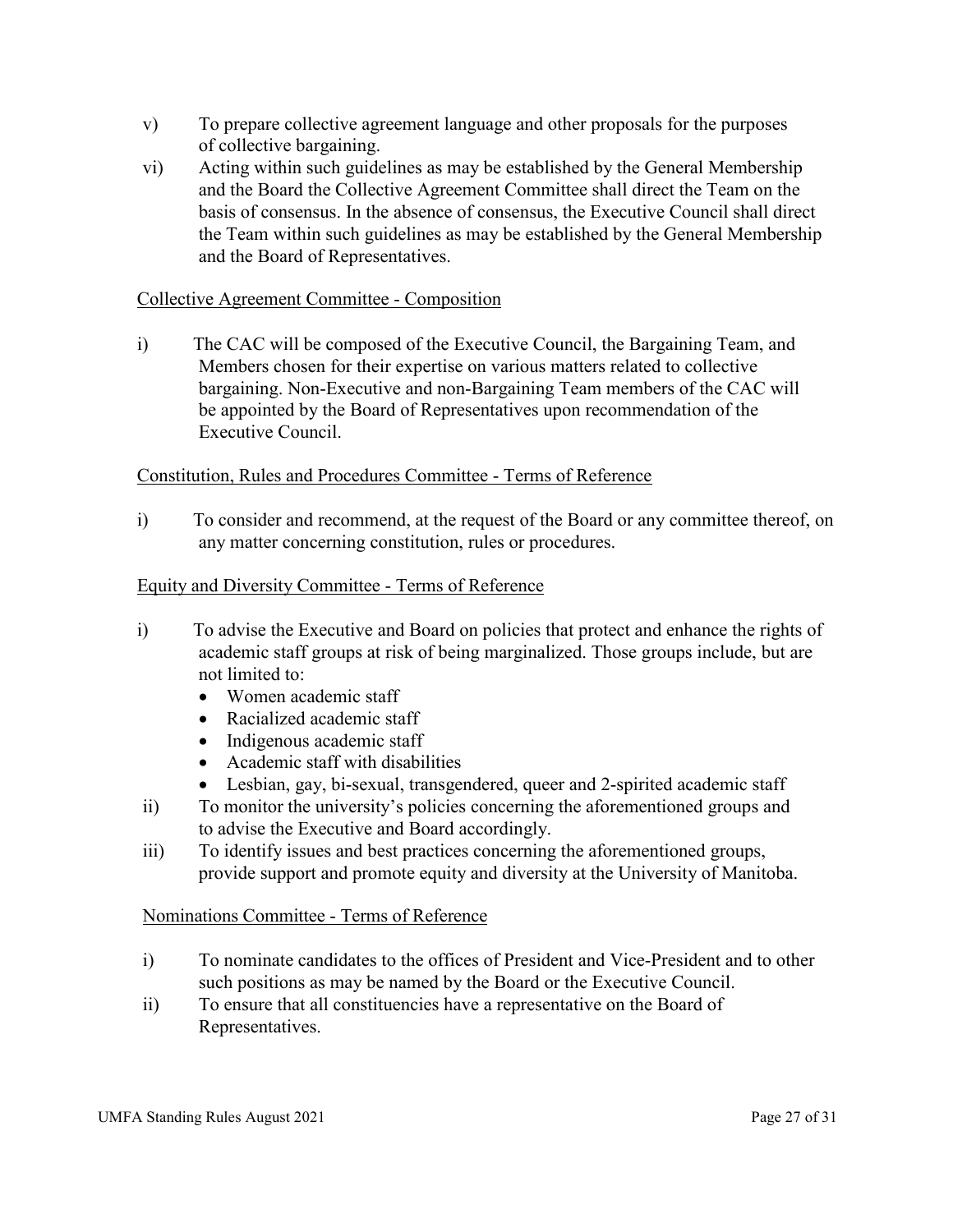#### Organizing and Communications Committee - Terms of Reference

*(These Terms of Reference replace those of the Communications Committee and the Membership Committee as of April 21, 2021.)* 

- i) To facilitate Member education and involvement related to the Collective Agreement, collective bargaining, and improving everyday working conditions.
- ii) To facilitate Member education and involvement related to issues in post-secondary education provincially, nationally, and internationally.
- iii) To organize cross-campus events and campaigns that build member engagement and involvement in Association work, where such events and campaigns are not already under the auspices of other bodies or committees of the Association.
- iv) During collective bargaining, to organize, execute, and/or facilitate internal and external communications.
- v) To do the preceding at the direction of the Executive Council or Board of Representatives and in line with the Association's Constitution, Standing Rules, and applicable Association policy

# Reserve Fund Committee - Terms of Reference

*(Full terms of reference and Reserve Fund Committee membership are contained in the Reserve Fund Policy.)*

- i) To review and make recommendations to the Executive, Board and membership regarding the terms of reference of the Reserve Fund.
- ii) To oversee the investments of the reserve Fund, and report on the investments to Executive, Board and membership.
- iii) The Faculty Association Treasurer shall be the Chair of the Committee.

# Solidarity Committee/Flying Squad - Terms of Reference

- i) To monitor developments in the labour movement in Manitoba.
- ii) To facilitate the mobilization of workers in Manitoba during the life of their collective agreements.
- iii) To support workers in Manitoba as they engage in job actions and other forms of direct action.

#### Staff Benefits Committee - Terms of Reference

- i) To monitor the administration of Staff Benefits and to advise the Executive and the Board accordingly.
- ii) To liaise with the University Staff Benefits committee.
- iii) To advise the Executive and the Board on improvements to the pension plans, insurance and other benefits.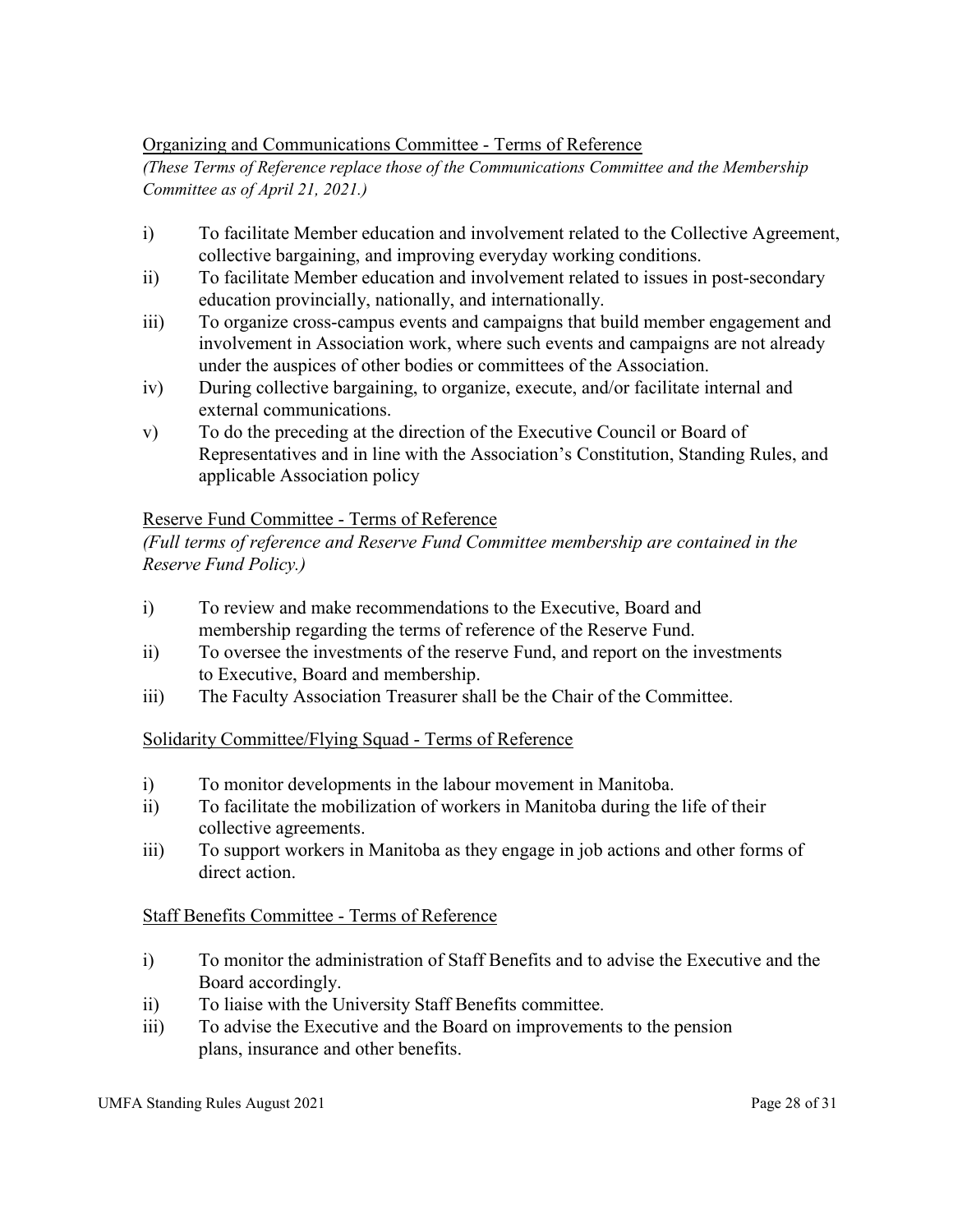#### Labour Management Committee - Terms of Reference

- i) Purpose of Committee: As established in the Collective Agreement, the purpose of the Committee shall be to provide a means by which to facilitate and promote cooperation, understanding, confidence, and harmonious relations between labour and management.
- ii) UMFA Membership on Committee: As established in the collective agreement, UMFA will provide 3 representatives. The three people will be normally the UMFA President, UMFA's Executive Director, and a third representative selected by the Executive.
- iii) Meetings: As established in the Collective Agreement, the Committee shall meet as often as is mutually determined by the Parties. A representative of each Party shall be designated by each Party as Joint Chairperson of the Committee and the two (2) persons shall alternate in chairing the meetings of the Committee. UMFA's Chairperson Designate will normally be the UMFA President.
- iv) Mandate: As established in the collective agreement, The Committee shall be entitled to discuss any matter which is mutually agreed by the Parties to be of mutual benefit or concern but shall not have the power to add or modify the collective agreement.
- v) Consultation: The UMFA reps will only raise issues as directed by the Executive. The UMFA reps will not take or authorize any actions without first consulting the Executive.

# **G. STANDING RULES ON COLLECTIVE BARGAINING**

- 1. Board of Representatives
	- 1.1 Acting on the advice of the Executive Council, the Board shall appoint the Negotiating Team and its Chair.
	- 1.2 Acting on the advice of the Collective Agreement Committee and other Committees, the Board shall decide what matters shall be negotiated provided that the proposals are consonant with the policies of the Association as determined from time to time by General Meetings.
	- NOTE: As provided in Section 2 of the Constitution, only Regular and Affiliate members of the Board may propose motions or vote on matters relating to collective bargaining.
- 2. Collective Agreement Committee

See Collective Agreement Committee - Terms of Reference.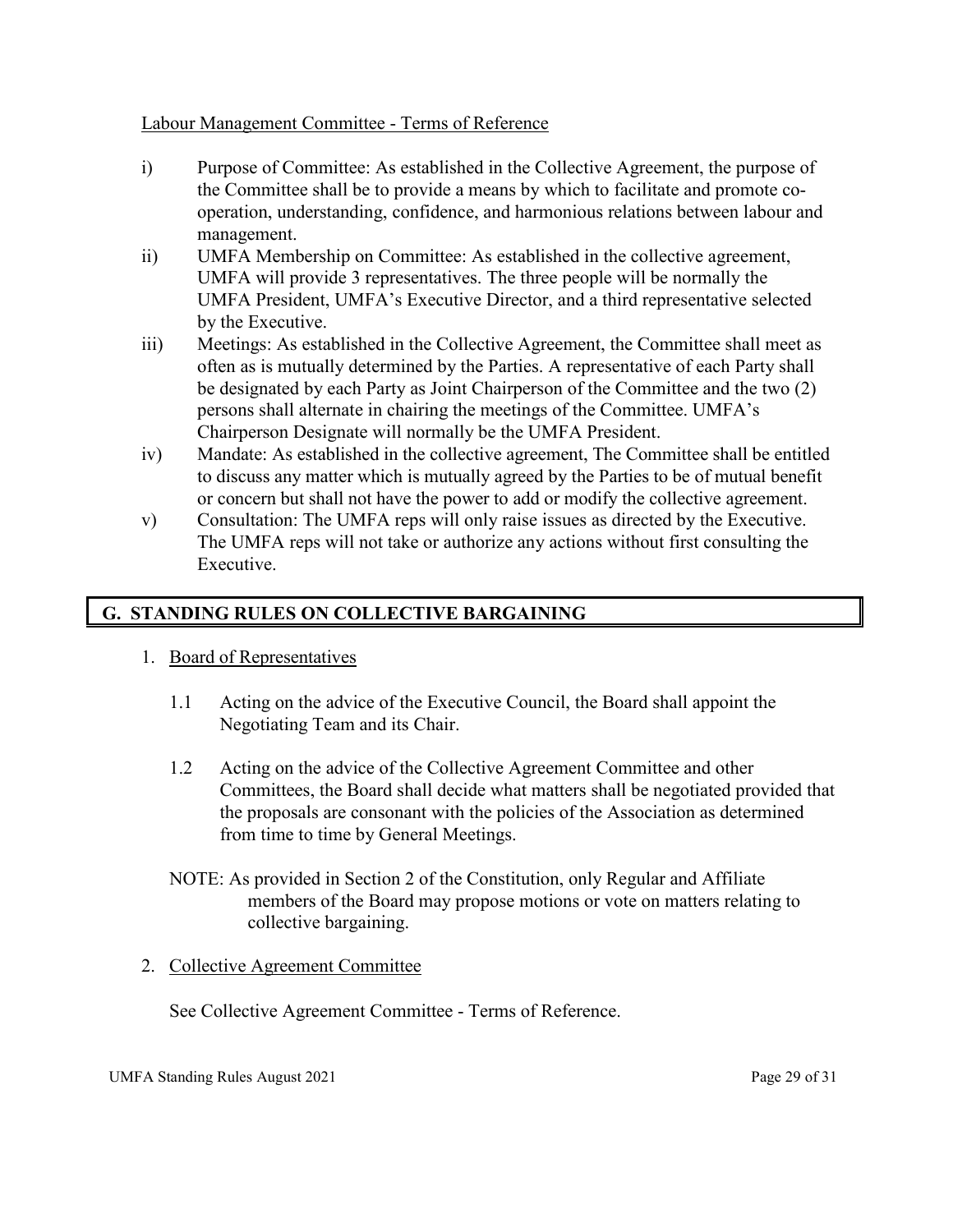#### 3. Bargaining Team

- 3.1 Whenever possible the Team shall include: at least one member of the Executive Council, and at least one member of the previous Team. The Team should include no more than 2 members of the Executive Council.
- 3.2 The Chair of the Team shall keep the Collective Agreement Committee and Board informed about negotiations.
- 3.3 The Chair of the Team may from time to time request the President to call a joint meeting of the Executive Council, the Team, and such other persons as may be appropriate.
- 3.4 Each January preceding the expiration of the Collective Agreement, the Board of Representatives will approve provision for the release time of Bargaining Team members.

#### 4. General Meeting

- 4.1 With respect to collective bargaining decisions of a General Meeting shall take precedence over decisions by the Board, Executive or Team.
- 4.2 Any proposal to abrogate a collective agreement shall be taken to a General Meeting of regular members for decision.

NOTE: Affiliate units will take such a decision independently.

# **H. CAPITALIZATION POLICY**

- a) Computers and furnishings over \$10,000 are amortized over five years on a straight-line basis.
- b) Computers and furnishings under \$10,000 are expensed in the year of acquisition.